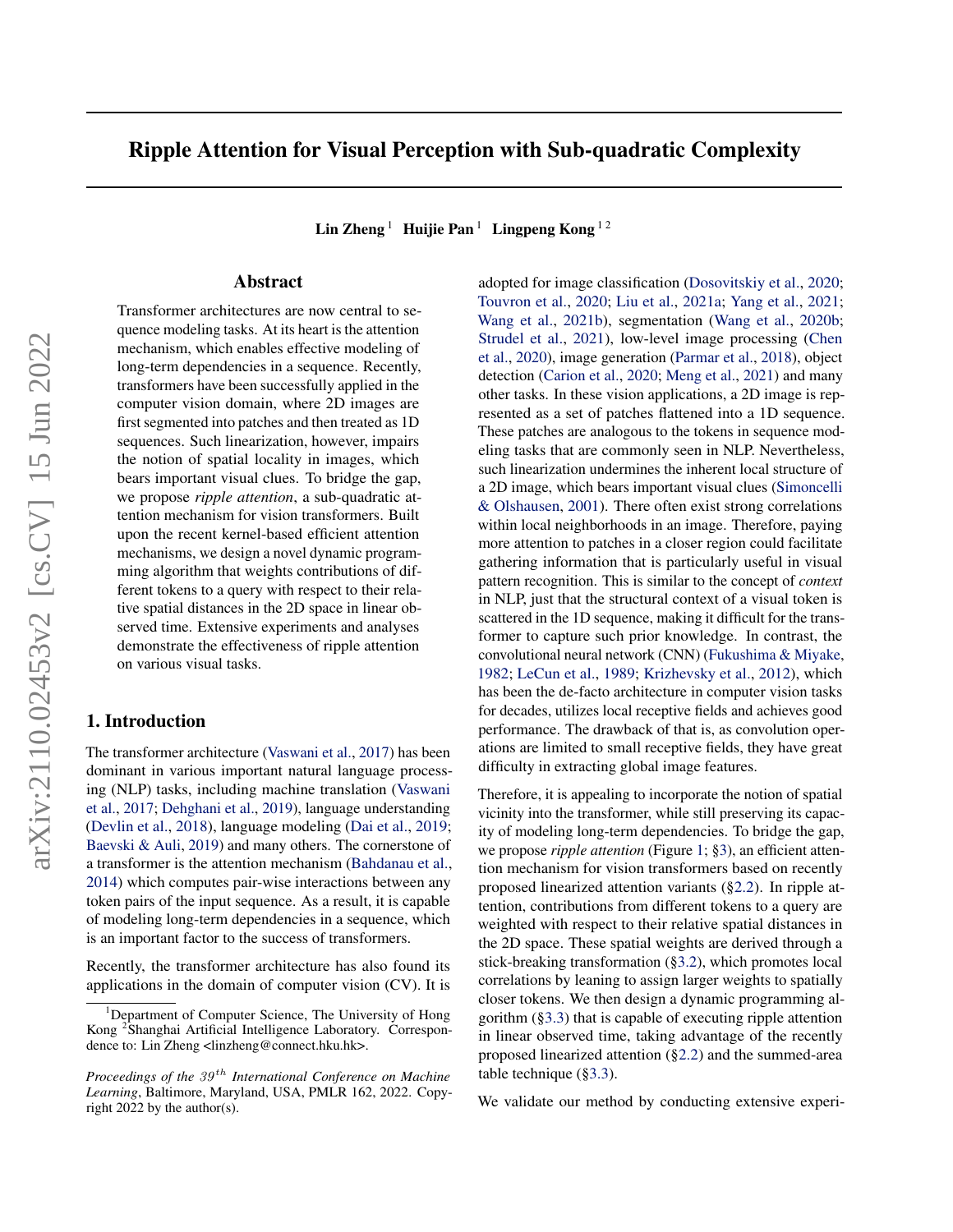ments on image classification and object detection tasks ([§4\)](#page-3-0). Ripple attention significantly improves the accuracy of the original vision transformer in image classification and performs competitively with detection transformers for object detection  $(\S 4.3)$ , in asymptotically faster runtime  $(\S 5.3)$ . Further analysis on the rippling distance and ablation studies ([§5.1\)](#page-5-1) indicate that ripple attention favors contributions from tokens in the vicinity yet preserves global information from long-term dependencies.

## 2. Preliminary

#### 2.1. Attention Mechanism

Let  $Q \in \mathbb{R}^{N \times D}$  denote a set of N query vectors, which attend to  $M$  key and value vectors, denoted by matrices  $\mathbf{K} \in \mathbb{R}^{M \times D}$  and  $\mathbf{V} \in \mathbb{R}^{M \times C}$  respectively. For a query vector at position  $n$ , the softmax attention function computes the following quantity<sup>[1](#page-1-2)</sup>:

$$
\text{Attn}(\boldsymbol{q}_n, \boldsymbol{K}, \boldsymbol{V}) = \sum_{m=1}^{M} \frac{\exp(\boldsymbol{q}_n^{\top} \boldsymbol{k}_m)}{\sum_{m'=1}^{M} \exp(\boldsymbol{q}_n^{\top} \boldsymbol{k}_{m'})} \boldsymbol{v}_m^{\top}
$$

$$
\coloneqq \text{softmax}(\boldsymbol{K}\boldsymbol{q}_n)^{\top} \boldsymbol{V}, \tag{1}
$$

which is an average of the set of value vectors  $V$  weighted by normalized similarity between different queries and keys. However, such quantity requires computing the similarity between all pairs of queries and keys, incurring quadratic complexity in both time and memory. It makes the computational overhead for long sequences prohibitive, especially in the case of vision tasks.

#### <span id="page-1-1"></span>2.2. Linearized Attention

To reduce the computational complexity in attention mechanism, prior works propose to linearize the softmax kernel [\(Choromanski et al.,](#page-8-9) [2020;](#page-8-9) [Katharopoulos et al.,](#page-9-5) [2020;](#page-9-5) [Peng](#page-10-7) [et al.,](#page-10-7) [2021\)](#page-10-7). In particular, they replace the exponential kernel used in softmax functions  $\kappa(\boldsymbol{q},\boldsymbol{k}) \coloneqq \exp(\boldsymbol{q}^\top \boldsymbol{k})$ with a dot product of two feature maps  $\phi(\boldsymbol{q})^{\top}\phi(\boldsymbol{k})$ , where  $\phi(\cdot): \mathbb{R}^D \to \mathbb{R}^{D'}$ . Further details about the choice of feature maps can be found in Appendix [C.1.](#page-13-0) With the feature map, linearized attention can be written as:

$$
LA(\boldsymbol{q}_n, \boldsymbol{K}, \boldsymbol{V}) := \sum_{m=1}^{M} \frac{\phi(\boldsymbol{q}_n)^{\top} \phi(\boldsymbol{k}_m)}{\sum_{m'=1}^{M'} \phi(\boldsymbol{q}_n)^{\top} \phi(\boldsymbol{k}_{m'})} \boldsymbol{v}_m^{\top}
$$

$$
= \frac{\phi(\boldsymbol{q}_n)^{\top} \sum_{m=1}^{M} \phi(\boldsymbol{k}_m) \boldsymbol{v}_m^{\top}}{\phi(\boldsymbol{q}_n)^{\top} \sum_{m'=1}^{M} \phi(\boldsymbol{k}_{m'})}.
$$
(2)

In other words, by grouping together the computations of keys and values, their statistics can be shared for all queries. It therefore achieves linear complexity in both time and

memory with respect to the length of the sequence, as we only need to compute  $\sum_{m=1}^{M} \phi(\boldsymbol{k}_m) \boldsymbol{v}_m^{\top}$  and  $\sum_{m=1}^{M} \phi(\boldsymbol{k}_m)$ once and then reuse them for each query.

## <span id="page-1-0"></span>3. Model

In this section, we introduce ripple attention, a novel attention mechanism that features the relative spatial vicinity. We start from a reformulation of the linearized attention  $(\S 2.2)$  under the notation of vicinal groups  $(\S 3.1)$ . This reformulation makes it straightforward to introduce a spatial weight associated with each vicinal group, which is the cornerstone of ripple attention. We then describe the derivation of these spatial weights through a stick-breaking transformation ([§3.2\)](#page-2-1) and a dynamic programming algorithm ([§3.3\)](#page-2-2) based on the summed-area table technique to perform the computation of ripple attention efficiently.

#### <span id="page-1-3"></span>3.1. Ripple Attention

We assume an input image consists of  $H \times W$  patch tokens. Given a query token at position  $(i, j)$ , we partition the whole set of patch tokens into  $R+1$  vicinal groups  $\{N_r(i,j)\}_{r=0}^R$ , according to their Chebyshev (or chessboard) distances r from the position to the query, which means for every token at position  $(m, n) \in \mathcal{N}_r(i, j)$  we have  $\max(|m - i|, |n - j|)$  $j|$ ) = r. Illustrations of such vicinal group partitioning can be found in Figure [1a](#page-2-0) or Figure [1b,](#page-2-0) where each group is marked by a different color.

Under the notation of vicinal groups, we can reformulate the linearized attention LA  $(q_{ij}, K, V)$  as:

$$
\frac{\phi(\boldsymbol{q}_{ij})^{\top} \sum_{r=0}^{R} \sum_{(m,n) \in \mathcal{N}_r(i,j)} \phi(\boldsymbol{k}_{mn}) \boldsymbol{v}_{mn}^{\top}}{\phi(\boldsymbol{q}_{ij})^{\top} \sum_{r=0}^{R} \sum_{(m',n') \in \mathcal{N}_r(i,j)} \phi(\boldsymbol{k}_{m'n'})}.
$$
 (3)

This formulation is computationally equivalent since the summations over  $\phi(\mathbf{k})\mathbf{v}^\top$  and  $\phi(\mathbf{k})$  also cover all positions within the image. The essence of ripple attention is to let tokens respond differently to a query, according to their relative distances. Typically, tokens close to the query in the 2D space should weigh more than the tokens far away in general, since there exist strong local correlations in images. This control is translated into a spatial weight  $\alpha_r(i, j)$  associated with each vicinal group  $N_r(i, j)$  and can be easily introduced into linearized attention<sup>[2](#page-1-4)</sup>:

RippleAttn 
$$
(\mathbf{q}_{ij}, \mathbf{K}, \mathbf{V}) :=
$$
  
\n
$$
\frac{\phi(\mathbf{q}_{ij})^{\top} \sum_{r=0}^{R} \alpha_r(i,j) \sum_{(m,n) \in \mathcal{N}_r(i,j)} \phi(\mathbf{k}_{mn}) \mathbf{v}_{mn}^{\top}}{\phi(\mathbf{q}_{ij})^{\top} \sum_{r=0}^{R} \alpha_r(i,j) \sum_{(m',n') \in \mathcal{N}_r(i,j)} \phi(\mathbf{k}_{m'n'})}
$$
\n(4)

<span id="page-1-2"></span><sup>&</sup>lt;sup>1</sup>We omit the scaling factor for simplicity.

<span id="page-1-4"></span> $2$ The partitioning is hard to implement in softmax attention mechanism. More discussions about ripple-softmax and its complexity can be found in Appendix [A.](#page-11-0)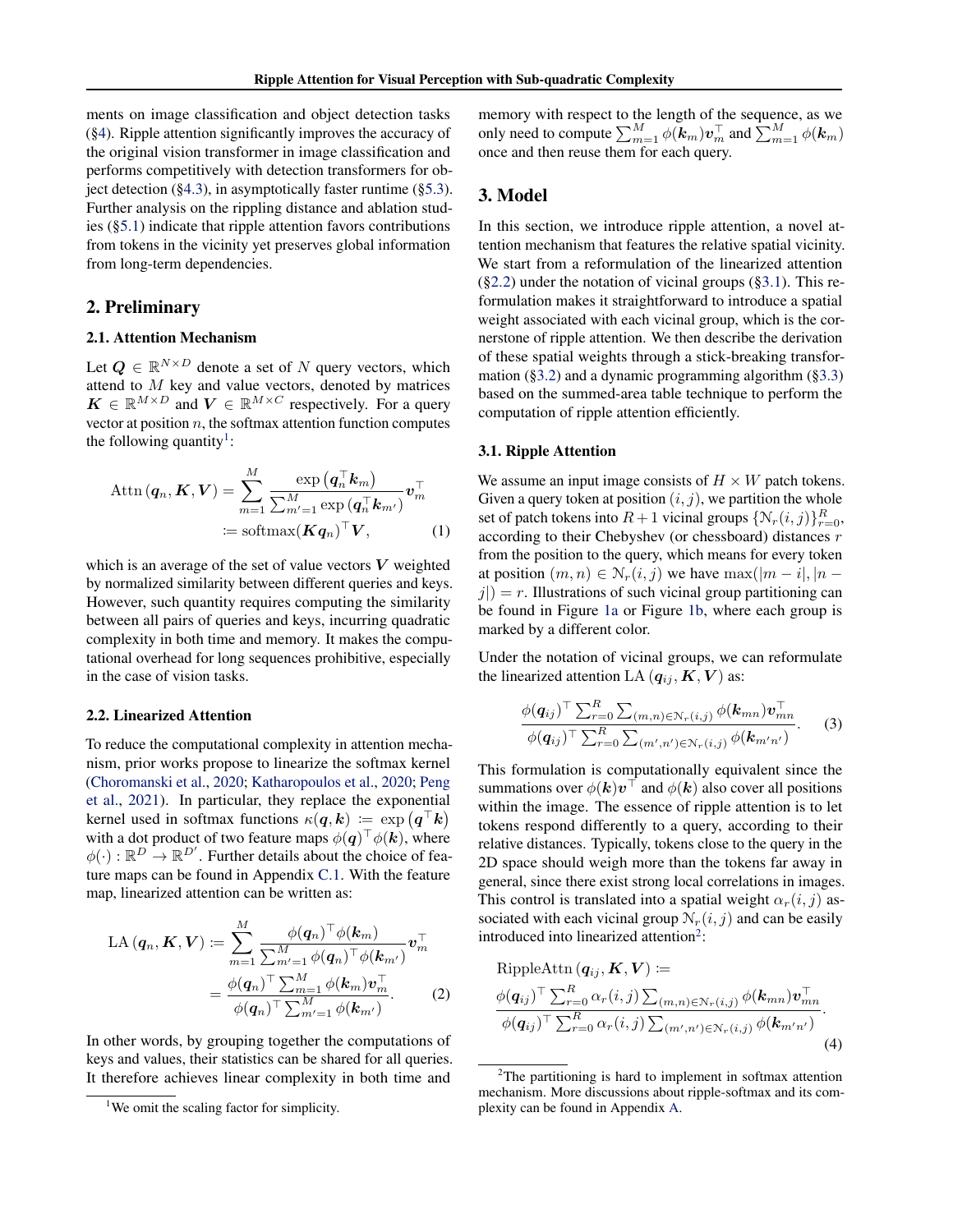<span id="page-2-0"></span>

Figure 1: A demonstration of vicinal groups in ripple attention on a  $9 \times 9$  image *I*. Each square denotes a token, the circle denotes the query position and we use deeper color to indicate a larger spatial weight. Left (a): an example of vicinal group partitioning in the case where the query lies in the center of an image, resulting in a symmetric rippling effect over the 2D space; **Middle** (b): another group partitioning on the same image but the query token is not centered. In this case, distal vicinal groups (the top-left corner) receives almost no spatial weights. **Right (c)**: the same case as in (b) with the threshold  $\tau$  set such that  $\hat{r} = 4$ . Groups beyond  $\hat{r} - 1$  (indicated by the dashed line) contribute according to an equal spatial weight.

We define  $\alpha_r(i,j) \in (0,1), \forall r = 0,1,\ldots,R$  and  $\sum_{r=0}^{R} \alpha_r(i,j) = 1$ , to reweigh contributions of different vicinal groups with respect to a query in the attention computation. By respecting the spatial structure of images, ripple attention constructs a structured context for queries, which facilitates the model to reconcile both global and local information. The name *ripple attention* comes from its similarity to the ripples on the surface of water (Figure [1\)](#page-2-0).

#### <span id="page-2-1"></span>3.2. Spatial Weights

To derive the spatial weights  $\alpha_r \in (0,1) \,\,\forall r = 0,1,\ldots,R^3$  $\alpha_r \in (0,1) \,\,\forall r = 0,1,\ldots,R^3$ we first define a sequence of scalars  $\{s_r\}$ , where  $s_r \in$  $(0, 1) \forall r = 1, \ldots, R$ . The spatial weights are parameterized as follows (with  $s_{R+1} = 1$ ):

<span id="page-2-4"></span>
$$
\alpha_r = \begin{cases} \n s_1, & \text{if } r = 0 \\ \n s_{r+1} \prod_{r' \le r} \left( 1 - s_{r'} \right), & \text{otherwise} \n \end{cases} \tag{5}
$$

The sequence  $\{s_r\}$  is generated through a small neural network followed by a sigmoid function. See Appendix [C.3](#page-14-0) for more details. Our construction is analogous to the stickbreaking process in Bayesian nonparametrics [\(Wasserman,](#page-10-8) [2006\)](#page-10-8), except that  $s_r$  here is a deterministic scalar rather than a random variable. One of its appealing properties is:

$$
\sup \left\{ s_{r+1} \prod_{i \leq r} (1 - s_i) : s_{r+1} \in (0, 1) \right\} \ge
$$
  

$$
\sup \left\{ s_{r'+1} \prod_{i \leq r'} (1 - s_i) : s_{r'+1} \in (0, 1) \right\} \text{ if } r < r'.
$$

In other words, we only assume the *supremum* of each spatial weight  $\alpha_r$  is decreasing. A stronger constraint could be monotonicity, for example  $\alpha_r > \alpha_{r'}$  if  $r < r'$ . We argue that the former is more favorable, because it offers the flexibility to let distant tokens outweigh when necessary; the effective modeling of such long-term dependencies is deemed as the key to the success of the transformer architecture as well.

In theory, the stick-breaking transformation produces  $R + 1$ different spatial weights. However, as the weights become trivially small near the end of this transformation, the computational overhead incurred by them becomes worthless. Therefore, we define a threshold  $\tau$  to adaptively terminate the transformation at vicinal group  $N_{\hat{r}}(i, j)$ when the length of remaining stick is less than  $\tau$  (i.e.,  $1 - \sum_{r=0}^{\hat{r}} \alpha_r(i,j) < \tau$ ). We then merge all vicinal groups  $\mathcal{N}_r(i, j)$  with  $r \geq \hat{r}$  and share the same weights among them assuming they contribute equally:

$$
\alpha_r(i,j) = \frac{1 - \sum_{r'=0}^{\hat{r}-1} \alpha_{r'}(i,j)}{R - \hat{r} + 2}, \text{ if } r > = \hat{r}.
$$
 (6)

This truncating-and-merging operation is demonstrated in Figure [1c,](#page-2-0) where the threshold  $\tau$  is set such that  $\hat{r} = 4$ . In this case, all the remaining groups (outside the dashed line) share the same weight according to equation [6.](#page-2-4) Compared to Figure [1b,](#page-2-0) adaptive ripple allows a stop of the transformation before hitting the boundary, which prevents potentially worthless computations for distal groups. At the same time, it does weigh in the contributions from those groups, preserving the ability to capture long-term dependencies.

#### <span id="page-2-2"></span>3.3. Dynamic Programming

The only problem left now is how to compute ripple attention effectively. A naïve implementation of equation [4](#page-2-0) has

<span id="page-2-3"></span><sup>&</sup>lt;sup>3</sup>In this section, we sometimes drop the dependence on position  $(i, j)$  for spatial weights  $\alpha_r(i, j)$  when there is no ambiguity.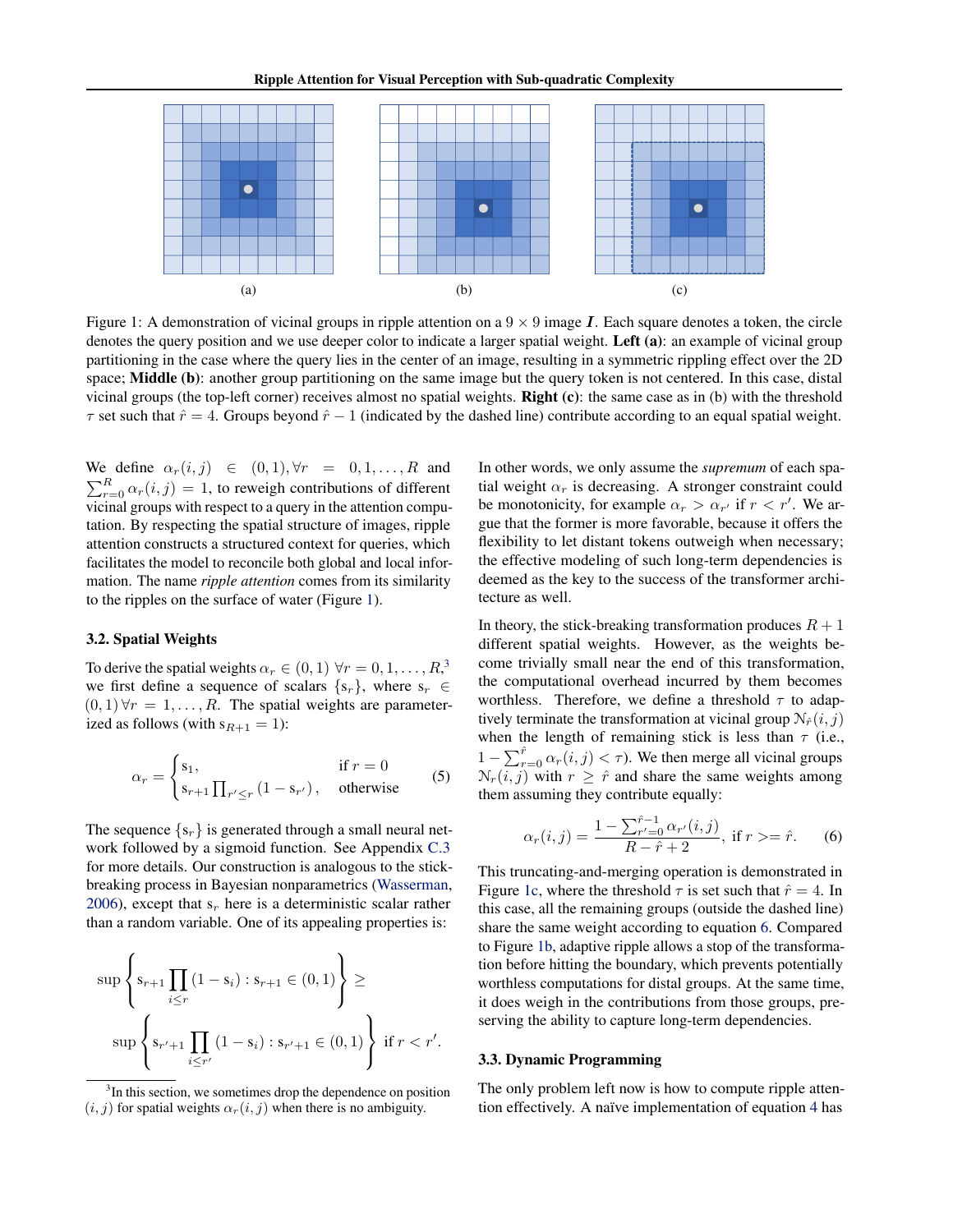a time complexity of  $O(HWR^2)$ . Since R is bounded by  $\max(H, W) - 1$ , the computation is quadratic with respect to the length of the sequence. We give detailed derivations of runtime complexity of each attention variant in Appendix [A.](#page-11-0)

In this section, we present a dynamic programming algorithm built on the summed-area table (SAT) technique, a classic algorithm in computer graphics and computer vision [\(Crow,](#page-8-10) [1984;](#page-8-10) [Viola et al.,](#page-10-9) [2001\)](#page-10-9), which reduces the time complexity of ripple attention to  $O(HWR)$ . SAT is an efficient data structure that stores prefix sums for each pixel position of an image such that summations over any window in the image can be retrieved in constant time. For an image I with height  $H$  and width  $W$ , it first initializes the table by computing the cumulative sum  $S$  of all the tokens above and to the left of  $(i, j)$  inclusively in the 2D plane<sup>[4](#page-3-1)</sup>:

$$
S(i,j) = \sum_{i'=1}^{i} \sum_{j'=1}^{j} I(i',j').
$$
 (7)

For a square window with center  $(i, j)$  and radius r (i.e., a region centered at  $(i, j)$  with both its height and width equal to  $2r + 1$ ), the summation over its elements is denoted by  $W(i, j, r)$  and can be computed in constant time [\(Crow,](#page-8-10) [1984\)](#page-8-10):

$$
\mathcal{W}(i, j, r) := \mathbf{S}(i + r, j + r) - \mathbf{S}(i - r - 1, j + r) - \mathbf{S}(i + r, j - r - 1) + \mathbf{S}(i - r - 1, j - r - 1).
$$
 (8)

In this work, we consider  $\{\phi(\mathbf{k}_{ij})\mathbf{v}_{ij}^{\top}\}\$  and  $\{\phi(\mathbf{k}_{ij})\}$  as generalized pixels within the input image and construct two SATs  $S_1$  and  $S_2$  to compute their prefix summations respectively. According to equation [8,](#page-3-2) the window sums can be obtained efficiently and are denoted as  $W_1$  and  $W_2$ .

We show that the sum of  $\phi(\mathbf{k})\mathbf{v}^{\top}$  and  $\phi(\mathbf{k})$  over vicinal group  $N_r(i, j)$  can also be computed within constant time from SATs:

$$
\sum_{(m,n)\in\mathcal{N}_r(i,j)} \phi(\mathbf{k}_{mn}) \mathbf{v}_{mn}^\top = \mathcal{W}_1(i,j,r) - \mathcal{W}_1(i,j,r-1);
$$

$$
\sum_{(m,n)\in\mathcal{N}_r(i,j)} \phi(\mathbf{k}_{mn}) = \mathcal{W}_2(i,j,r) - \mathcal{W}_2(i,j,r-1).
$$

Intuitively, this can be viewed as taking the difference between the largest square window wrapped by the group and the smallest square window containing the group. Equipped with SATs, the formulation of ripple attention becomes:

RippleAttn 
$$
(\mathbf{q}_{ij}, \mathbf{K}, \mathbf{V})
$$
 =  
\n
$$
\frac{\phi(\mathbf{q}_{ij})^{\top} \sum_{r=0}^{R} \alpha_r(i,j) (\mathcal{W}_1(i,j,r) - \mathcal{W}_1(i,j,r-1))}{\phi(\mathbf{q}_{ij})^{\top} \sum_{r=0}^{R} \alpha_r(i,j) (\mathcal{W}_2(i,j,r) - \mathcal{W}_2(i,j,r-1))}.
$$
\n(9)

In [§3.2,](#page-2-1) we merge all groups  $N_r(i, j)$  with  $r \geq \hat{r}$  assuming equal contributions (equation [6\)](#page-2-4), which can be jointly computed in constant time using  $S(H, W) - W(i, j, \hat{r} - 1)$ . Therefore, given a reasonable hyper-parameter choice of  $\tau$ , the algorithm can achieve linear observed time in the sequence length. This is due to the fact that after the precomputation of SATs (in linear complexity), for each query the required summations of vicinal groups can be computed in constant time.

<span id="page-3-2"></span>Efficient Gradient Computation. The algorithm discussed above addresses the runtime complexity of the forward pass of ripple attention. In Appendix [B,](#page-11-1) we also present a dynamic programming algorithm to compute gradients for the backward pass, again in  $O(HWR)$  time and space complexity. The main idea is to utilize the symmetry of vicinal groups and reformulate the gradient calculations as summations over different groups, where computations could be further reduced using SATs; in contrast, a naive¨ implementation would come with  $O(HWR^2)$  complexity.

Complexity Analysis. As mentioned above, ripple attention runs in  $O(HWR)$  time complexity with the help of dynamic programming on the introduced vicinal groups; and it could achieve linear observed runtime in practice with appropriate hyper-parameter configuration. Algorithm [1](#page-4-0) sketches the dynamic programming for the ripple attention mechanism given a single query and a threshold  $\tau$ <sup>[5](#page-3-3)</sup>. Due to the flexibility of ripple attention, its time complexity can be further improved if we adapt the step size of the rippling process. For example, we could achieve  $O(HW \log R)$  time complexity if we allow ripples to be exponentially thicker; see [§5.2](#page-6-0) for more detailed discussion. As for the memory consumption, we observe that the tensor W does not even need to be explicitly materialized, since previously computed results for closer vicinal groups could be reused for more distant vicinal groups. Therefore, the space complexity of ripple attention remains  $O(HW)$  irrespective of the rippling distance R.

## <span id="page-3-0"></span>4. Experiments

We conduct extensive experiments on image classification and detection tasks to demonstrate the effectiveness of ripple attention.

#### <span id="page-3-4"></span>4.1. Experimental Setup

Datasets For image classification, we evaluate our model on standard benchmark datasets: (1) ImageNet1k dataset [\(Deng et al.,](#page-8-11) [2009\)](#page-8-11), consisting of approximately 1,280K/50K images of 1000 classes for training/validation splits respec-

<span id="page-3-1"></span><sup>&</sup>lt;sup>4</sup>In practice, we adopt a linear-complexity implementation which first performs the cumulative summation over the row axis and then the column axis, yielding the same result.

<span id="page-3-3"></span> $5$ Note that the algorithm can be easily executed in parallel for all queries.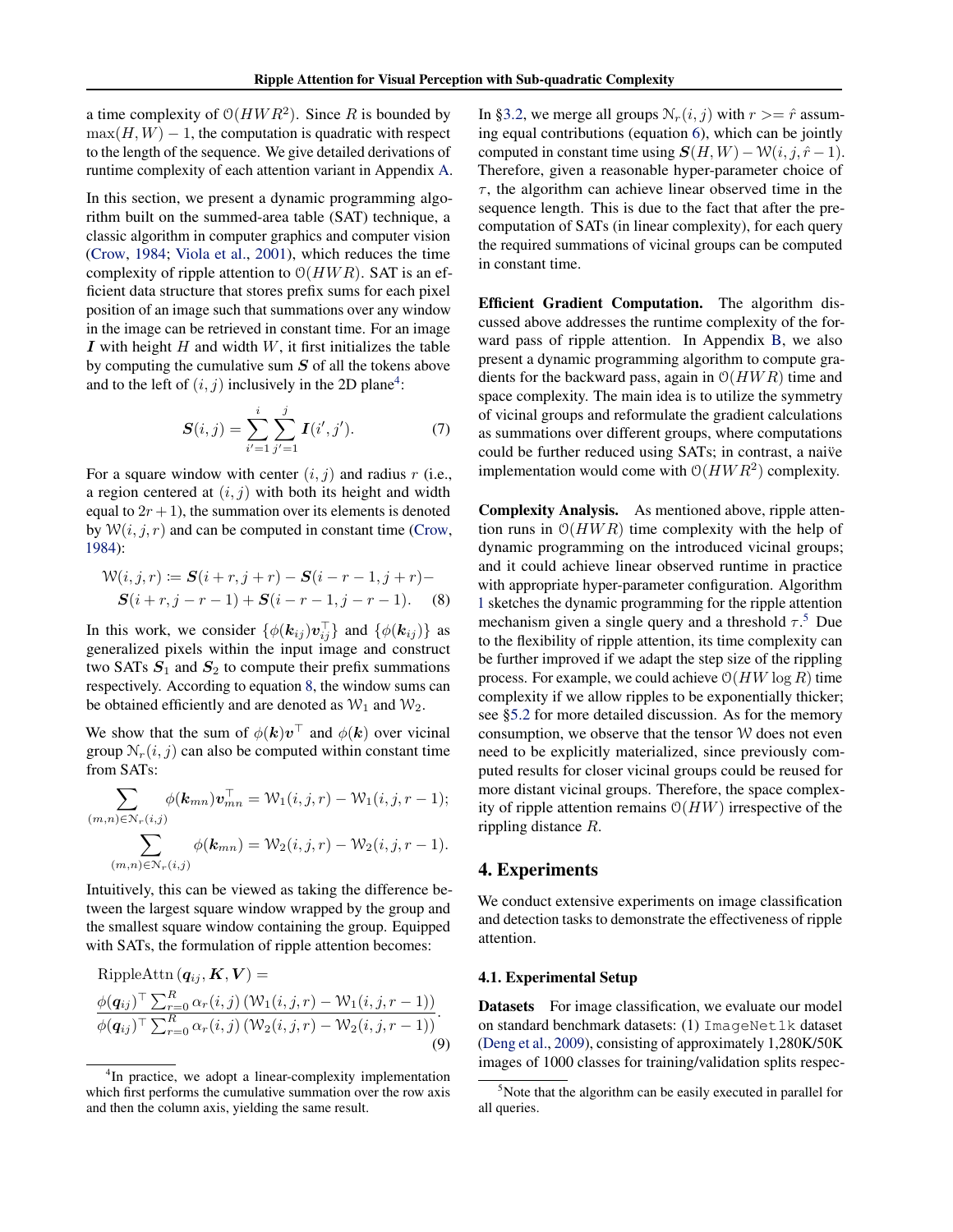## <span id="page-4-0"></span>Algorithm 1 Dynamic Programming for Ripple Attention

**Input:** the key-value statistics  $I \in \mathbb{R}^{H \times W}$ , query position  $(i, j)$ , spatial weights  $\{\alpha_r(i, j)\}\$ and threshold  $\tau$ ;  $\sum_{r=0}^{R^-} \alpha_r(i,j) \left( \mathcal{W}(i,j,r) - \mathcal{W}(i,j,r-1) \right);$ **Output:** The weighted sum over vicinal groups  $res :=$ 

**Initialize** res  $\leftarrow 0$ ,  $\mathcal{W}_{cur} \leftarrow 0$ ,  $\mathcal{W}_{prev} \leftarrow 0$ ,  $S \in$  $\mathbb{R}^{H\times W}\leftarrow\mathbf{0};$ 

**Compute** summed-area table  $S$  by calling cumsum () function twice over horizontal and vertical directions respectively;

**Compute**  $\hat{r}$  by summing over  $\alpha_r(i, j)$  until 1 −  $\sum_{r=0}^{\hat{r}} \alpha_r(i,j) < \tau;$ for  $r = 0, 1, \ldots, \hat{r} - 1$  do

. Cumulative sum at the bottom-right corner  $S_1 \leftarrow S(i + r, j + r);$ . Cumulative sum at the bottom-left corner  $S_2 \leftarrow S(i-r-1,j+r);$ . Cumulative sum at the top-right corner  $S_3 \leftarrow S(i + r, j - r - 1);$ . Cumulative sum at the top-left corner  $S_4 \leftarrow S(i - r - 1, j - r - 1);$ 

. Compute sum over elements in the window  $\mathcal{W}_{\text{cur}} \leftarrow \mathbf{S}_1 - \mathbf{S}_2 - \mathbf{S}_3 + \mathbf{S}_4;$  $res \leftarrow res + \alpha_r(i, j)(W_{cur} - W_{prev});$  $W_{prev} \leftarrow W_{cur}$ ; end for

 $D$  Compute the sum over all remaining groups res ← res +  $\alpha_{\hat{r}}(i, j)(\mathbf{S}(H, W) - \mathcal{W}(i, j, \hat{r} - 1));$ return res

tively; (2) CIFAR-100 [\(Krizhevsky et al.,](#page-9-6) [2009\)](#page-9-6), which contains 50K images of 100 classes for training and 10K for evaluation. For detection tasks, we conduct our experiment on the COCO benchmark [\(Lin et al.,](#page-9-7) [2014\)](#page-9-7) consisting of 118k training and 5k validation images respectively.

Baselines Our model for image classification is based on the vision transformer architecture (ViT) [\(Dosovitskiy et al.,](#page-8-5) [2020;](#page-8-5) [Touvron et al.,](#page-10-1) [2020\)](#page-10-1), where the attention block is replaced with ripple attention. We compare ripple attention (referred to as RIPPLE hereafter) with various attention mechanisms in ViT:

- DEIT, which adopts the same architecture as ViT and vanilla softmax attention.<sup>[6](#page-4-1)</sup>
- CONVIT, which imposes a soft convolutional inductive bias on the vanilla attention mechanism.
- DEIT-LA, a DEIT model equipped with linearized atten-

tion ([§2.2\)](#page-1-1) instead of softmax attention. We also include several variants that improve DEIT-LA, such as PERMUTE-FORMER [\(Chen,](#page-8-12) [2021\)](#page-8-12), SPE [\(Liutkus et al.,](#page-9-8) [2021\)](#page-9-8) and Rotary positional embeddings (ROPE, [Su et al.,](#page-10-10) [2021\)](#page-10-10) that incorporates relative positional encodings.

For object detection, we evaluate our model in the general framework of detection transformer (DETR; [Carion et al.,](#page-8-7) [2020\)](#page-8-7) to test the generalization ability of RIPPLE. However, due to the slow convergence of DETR, we are unable to run DETR model for a full training schedule given limited computational resources. Instead, we adopt SMCA [\(Gao et al.,](#page-8-13) [2021\)](#page-8-13) as our baseline, a variant of DETR that greatly speeds up the convergence by constraining the attention map in the decoder side. Our model, referred to as SMCA-RIPPLE, replaces all attention blocks with ripple attention in the transformer encoder. For completeness, we also compare with SMCA-LA, an SMCA variant that adopts linearized attention in encoder attention block.

#### 4.2. Main Implementation Details

Here we discuss key ingredients for implementing RIPPLE; see Appendix [C](#page-12-0) for more comprehensive implementation details and discussions.

Feature Map Parameterization. Note that RIPPLE is based on the linearized attention mechanism ([§2.2\)](#page-1-1). In this work, the feature map  $\phi(\cdot)$  is defined to be deterministic with learnable parameters, which consists of a two-layer MLP with trigonometric and ReLU activations in turn. We find it works well in our experiments. Detailed discussions about our choice and a corresponding ablation study can be found in Appendix [C.1.](#page-13-0)

Rippling Attention Specifications. In [§3.2](#page-2-1) we define a threshold  $\tau$  to control the termination of rippling process. In practice we find it beneficial to introduce a hard constraint  $R_{\text{max}}$  such that the model explicitly limits the maximum distance of rippling propagation to  $R_{\text{max}}$  and then merges all the remaining groups. In this way, we could not only further reduce the computation overhead, but also encourage the attention mechanism to allocate more weights to distal groups. This can be seen as a stronger version of halting threshold  $\tau$ , which is easier to tune due to a more intuitive effect on the rippling process. Given  $R_{\text{max}}$ , our model is robust to the change of  $\tau$ ; therefore, we set  $\tau$  to 0.001 throughout our experiments and only conduct ablation studies on  $R_{\text{max}}$  $(\S 5.1)$ . We find an intermediate value gives a reasonable trade-off between local and long-term dependencies.

Furthermore, when applied to vision transformers for image classification tasks, we only replace the first several attention layers with ripple attention, while the remaining ones adopt linearized attention.

<span id="page-4-1"></span> ${}^{6}$ To facilitate comparisons and simplify experimental settings, we do not use the distillation technique.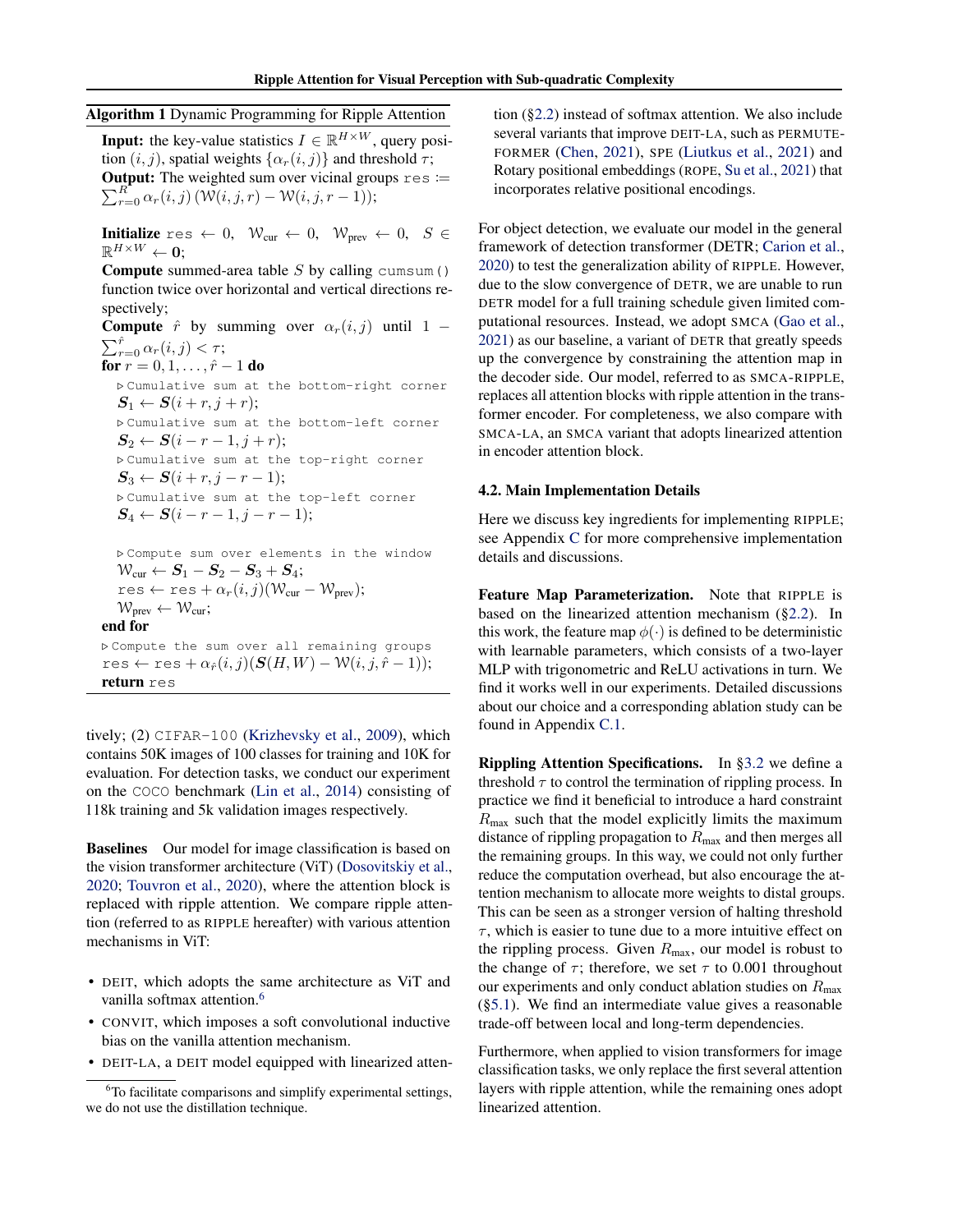<span id="page-5-2"></span>Table 1: Image classification results for different vision transformers on ImageNet1k dataset. All the variants of DEIT-LA, including PERMUTEFORMER, are trained by us.

| Model                                                                                                                                                                       | # Params                                  | Top-1 Acc.                                | Top-5 Acc.                                |  |  |  |  |
|-----------------------------------------------------------------------------------------------------------------------------------------------------------------------------|-------------------------------------------|-------------------------------------------|-------------------------------------------|--|--|--|--|
| Models with quadratic complexity                                                                                                                                            |                                           |                                           |                                           |  |  |  |  |
| <b>DEIT</b><br>CONVIT (d'Ascoli et al., 2021)                                                                                                                               | 5.72M<br>5.72M                            | 72.20<br>73.11                            | 91.10<br>91.71                            |  |  |  |  |
| Models with sub-quadratic complexity                                                                                                                                        |                                           |                                           |                                           |  |  |  |  |
| DEIT-LA<br>DEIT-LA + SINCSPE (Liutkus et al., 2021)<br>DEIT-LA + CONVSPE (Liutkus et al., 2021)<br>DEIT-LA + ROPE $(Su \text{ et al. } 2021)$<br>PERMUTEFORMER (Chen. 2021) | 5.76M<br>5.84M<br>6.69M<br>5.76M<br>5.76M | 70.67<br>67.32<br>67.64<br>71.19<br>71.42 | 90.16<br>88.14<br>88.40<br>90.48<br>90.51 |  |  |  |  |
| <b>RIPPLE</b>                                                                                                                                                               | 5.78M                                     | 73.02                                     | 91.56                                     |  |  |  |  |

#### <span id="page-5-0"></span>4.3. Main Results

Results on ImageNet-1K Dataset. The results of comparisons among RIPPLE and other models on ImageNet1k dataset are presented in Table [1.](#page-5-2) We observe RIPPLE outperforms both DEIT-LA, upon which RIPPLE is built, and its variants by a large margin. Although DEIT-LA gives a clear performance drop compared to the standard vision transformer DEIT, RIPPLE still performs better than DEIT and achieves results comparable to the improved variant CON-VIT while in asymptotically faster runtime, which clearly demonstrates the effectiveness of our approach.

Results on CIFAR-100 Dataset. We further conduct experiments on CIFAR-100 dataset and report results in Table [2.](#page-5-3) RIPPLE outperforms both DEIT-LA and DEIT by a substantial margin on CIFAR-100 dataset, and also achieves competitive performance compared to CONVIT. This suggests that RIPPLE also generalizes well on a relatively smaller dataset. Following the setting in [\(Wu et al.,](#page-10-11) [2021;](#page-10-11) [Yan et al.,](#page-10-12) [2021\)](#page-10-12), we also make a comparison of these models in the absence of absolute positional embeddings. We observe a significantly larger performance gap between vanilla vision transformers and models designed to incorporate the notion of locality (Table [2\)](#page-5-3). This implies RIPPLE could structure the scattered spatial context, which is beneficial to information aggregation among patches. Still, the performance decrease in RIPPLE in the absence of positional embeddings suggests that absolute global positions contain complementary information to the prior knowledge of locality, which is also consistent with a recent study [\(Islam et al.,](#page-9-9) [2020\)](#page-9-9).

Results on COCO Benchmark. In Table [3](#page-5-4) we report the results for object detection. Again, we see the same trend that the performance drops by over 2 AP when using linearized attention in the encoder (SMCA-LA). However, SMCA-RIPPLE improves SMCA-LA on all object scales with a marginal increase of GFLOPs and almost catches up with SMCA. The mAP gap between SMCA-RIPPLE and SMCA is further narrowed down from 0.5 to 0.3 with 108 training

<span id="page-5-3"></span>Table 2: Classification results for different vision transformers on CIFAR-100 dataset. All of these models are trained by us. APE denotes absolute positional embeddings.

| Model         |          | w/ APE     |                                 |       | w/o APE    |            |
|---------------|----------|------------|---------------------------------|-------|------------|------------|
|               | # Params | Top-1 Acc. | Top-5 Acc. $\parallel$ # Params |       | Top-1 Acc. | Top-5 Acc. |
| DEIT-LA       | 5.42M    | 67.00      | 88.57                           | 5.36M | 54.04      | 79.66      |
| DEIT          | 5.42M    | 67.87      | 89.71                           | 5.36M | 53.64      | 80.30      |
| CONVIT        | 5.42M    | 74.34      | 92.87                           | 5.36M | 73.88      | 92.20      |
| <b>RIPPLE</b> | 5.47M    | 73.94      | 92.37                           | 5.42M | 72.94      | 91.86      |

<span id="page-5-4"></span>Table 3: Object detection results for different detection transformers on COCO benchmark under both 50 training epoch schedule and 108 epoch schedule.

|             | # Params<br><b>GFLOPs</b> | Inference |         | 50 epochs |  |                                                     | 108 epochs |  |  |
|-------------|---------------------------|-----------|---------|-----------|--|-----------------------------------------------------|------------|--|--|
| Model       |                           |           | time(s) |           |  | AP APs APM APL    AP APs APM APL                    |            |  |  |
| <b>SMCA</b> | 41.5M                     | 88        | 0.059   |           |  | 41.0 21.9 44.3 59.1    42.7 22.8 46.1 60.0          |            |  |  |
| SMCA-LA     | 41.7M                     | 79        | 0.062   |           |  | $39.1$ 19.8 42.8 56.5 41.1 22.0 44.5 59.0           |            |  |  |
| SMCA-RIPPLE | 41.8M                     | 80        | 0.065   |           |  | 40.5 22.1 44.1 57.7 $\parallel$ 42.3 23.2 45.6 60.0 |            |  |  |

epochs. In addition, SMCA-RIPPLE achieves better results than SMCA on small scale objects, which is attributed to the promoted locality of ripple attention.

#### 5. Analysis

#### <span id="page-5-1"></span>5.1. Inspecting the Rippling Process

On the Effect of Maximum Rippling Distances. The maximum rippling distance  $R_{\text{max}}$  defined in [§4.1](#page-3-4) controls the boundary of RIPPLE with informative spatial weights. To evaluate its effect on the modeling performance, we vary the maximum rippling distance  $R_{\text{max}}$  and report the results on CIFAR-100 dataset in Table [4.](#page-6-1) Overall, RIPPLE performs well with a moderate or larger  $R_{\text{max}}$ . If  $R_{\text{max}}$  is too small, the performance drops significantly, although still outperforming DEIT-LA. It can be attributed to the fact that if the stick-breaking transformation terminates early, the query would attend mostly to its immediate spatial neighbors while not sufficiently respecting global dependencies.

On the Effect of Stick Breaking Transforms. We construct a variant of RIPPLE with fixed and exponentially-decayed spatial weights (i.e.,  $1/2, (1/2)^2, (1/2)^3, \cdots, (1/2)^{R_{\text{max}}}$ ), which is denoted by FIXED-RIPPLE. This variant appears to be a trivial solution for incorporating the locality into the model, although it does not respect potentially strong long-term dependencies and only assign diminishing weights to distal groups. We find RIPPLE with hard-coded weights also performs better than DEIT-LA, which indicates the effectiveness of recovering spatial structures in transformers. Our stick-breaking transformation gives a further boost over the fixed-weight baseline, thanks to its flexibility in the spatial weights. We also consider a baseline RIPPLE w/o SBT, which replaces the stick-breaking transformation ([§3.2\)](#page-2-1) with a simple softmax function to generate spatial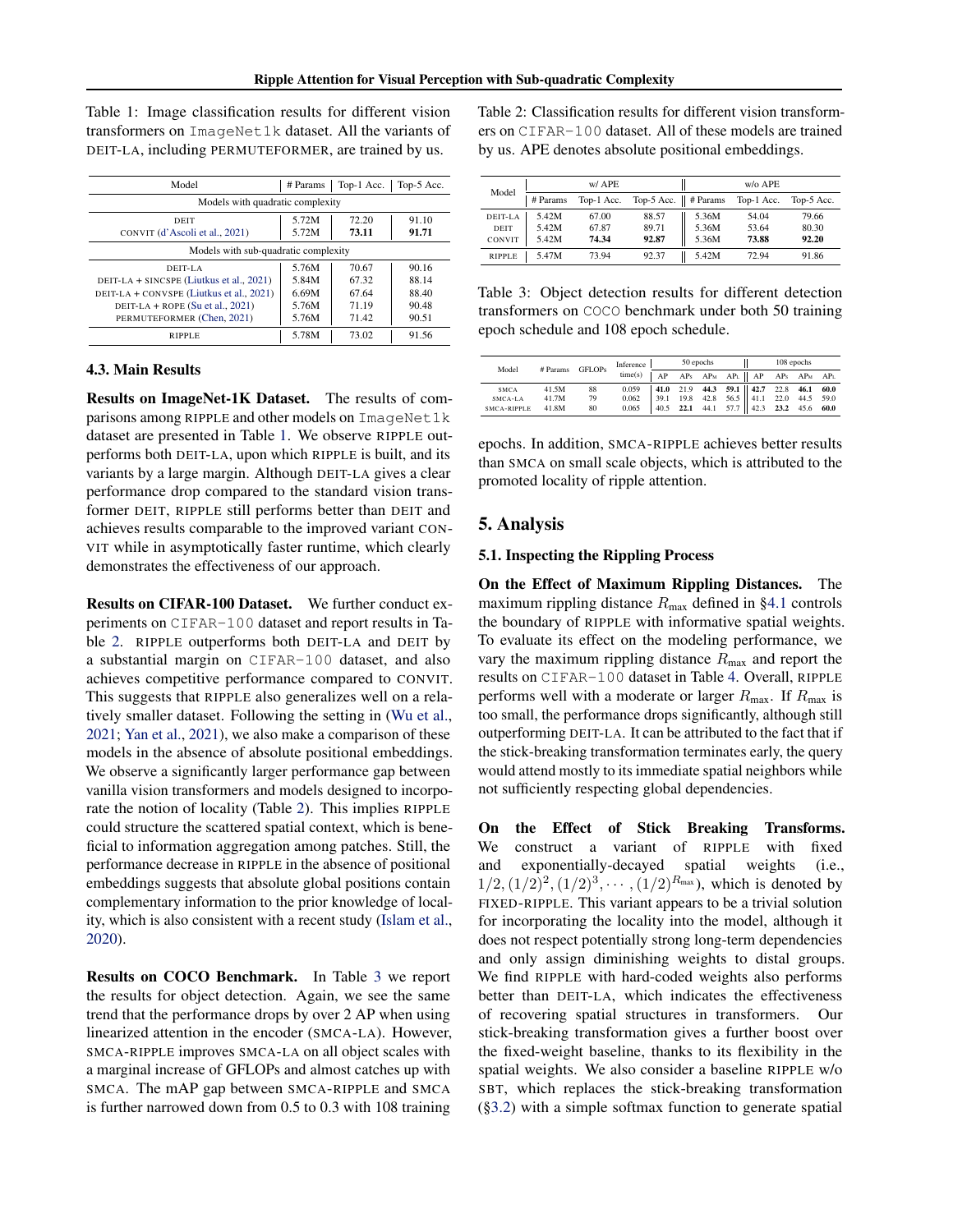<span id="page-6-3"></span>

Figure 2: Empirical running time (left) and memory consumption (right) under different numbers of tokens. All models are tested with a batch size of 4 on a single NVIDIA V100 GPU machine, averaged by 10 runs.

<span id="page-6-1"></span>Table 4: Classification results on CIFAR-100 dataset under different setups of the rippling process. The speed is measured by the number of images processed per second with a batch size of 64. RIPPLE w/o SBT represents ripple attention whose spatial weights are generated through a softmax function instead of stick breaking transforms (SBT). "-" indicates not applicable.

| Model               | locality | global dep. | $R_{\rm max}$  | Speed | Top-1 Acc. | Top-5 Acc. |
|---------------------|----------|-------------|----------------|-------|------------|------------|
|                     | ✓        | ✓           | $\overline{c}$ | 832   | 72.65      | 91.83      |
| RIPPLE              |          |             | $\overline{4}$ | 792   | 73.94      | 92.37      |
|                     |          |             | 8              | 578   | 73.37      | 92.21      |
|                     |          |             | 16             | 382   | 73.48      | 92.25      |
| <b>FIXED-RIPPLE</b> | ✓        | ✓           | $\overline{4}$ | 795   | 71.34      | 90.77      |
| LOGARITHMIC-RIPPLE  |          | ✓           |                | 810   | 73.05      | 91.78      |
| TRUNCATED-RIPPLE    |          | Х           | $\overline{4}$ | 820   | 72.18      | 91.66      |
| RIPPLE W/o SBT      | Х        | ✓           | $\overline{4}$ | 784   | 71.94      | 91.83      |
| DEIT-LA             | x        |             |                | 2664  | 67.00      | 88.57      |

weights. This variant does not promote any locality but has the potential to learn such pattern implicitly. It performs slightly better than hard-coded weights and much worse compared to RIPPLE, verifying the effectiveness of stick-breaking transformation.

To further investigate how spatial weights generated from our proposed stick-breaking transform (SBT;[§3.2\)](#page-2-1) deviate from FIXED-RIPPLE, we plot the training dynamic of the average Jensen-Shannon divergence (JSD) between distributions induced by SBT and FIXED-RIPPLE, which is shown in Figure [3.](#page-6-2) The JSD scores are averaged over all training samples, for each of which we further average over all attention blocks and heads. Intuitively, a higher JSD value reflects a large discrepancy between their induced distributions. Since the logits in SBT are usually initialized around 0, the spatial weights are close to the exponential weights during the early stage of training; however, as soon as the training starts, the JSD value rises sharply, which is possibly due to balancing between global and local information; after that, the curve decreases slightly, indicating that the mechanism might tend to favor local correlations; finally it plateaus at a high JSD value, which indicates that the induced distribution does not

<span id="page-6-2"></span>

Figure 3: Training dynamic of average JSD between induced distributions of the proposed stick-breaking transform (SBT) and fixed exponentially decayed weights. The solid blue line denotes the training dynamic of JSD between SBT and FIXED-RIPPLE, while the dashed red line denotes the JSD between the uniform distribution and FIXED-RIPPLE.

simply degenerate to a fixed distribution nor to a vanilla linearized attention (with uniform weights).

On the Effect of Global and Local Information. To demonstrate the relation between global and local information, we design another baseline TRUNCATED-RIPPLE, which puts a hard termination of rippling process such that all distant groups beyond  $R_{\text{max}} = 4$  are discarded (i.e.,  $\alpha_r(i, j) = 0$ , if  $r \ge 4$ ) instead of merged. This results in a limited receptive field without global dependency modeling. As shown in Table [4,](#page-6-1) the comparison among TRUNCATED-RIPPLE, RIPPLE and DEIT-LA reveals that both global and local information play an important role in modeling, while the notion of locality is possibly more important than global connectivity in vision tasks, which concurs with previous findings [\(Dosovitskiy et al.,](#page-8-5) [2020;](#page-8-5) [d'Ascoli et al.,](#page-8-14) [2021\)](#page-8-14).

## <span id="page-6-0"></span>5.2. Alternative Partitioning schemes for Vicinal Groups

Ripple attention is a flexible framework in balancing between the running time complexity and predictive accuracy. To explore this, we compare the full ripple attention against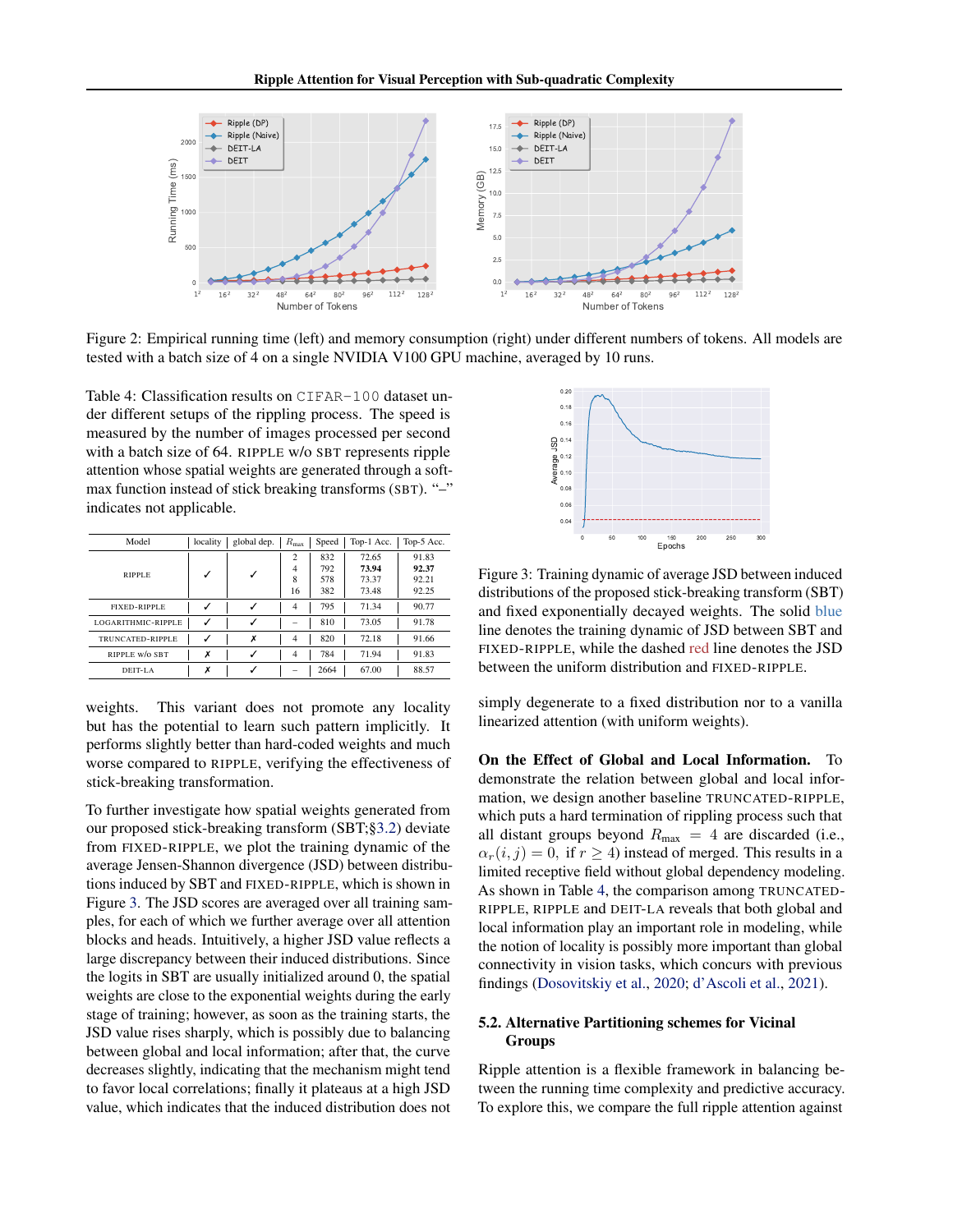a rippling process where ripples get exponentially thicker so that the process could reach the image boundary in *logarithmic* time. Formally, recall that vicinal groups with respect to a query token at position  $(i, j)$  is defined as  $\{N_r(i, j)\}_{r=0}^R$ , where every token at position  $(m, n)$  belongs to  $N_r(i, j)$ if and only if  $\max(|m - i|, |n - j|) = r$ . We generalize this notion by relaxing the equality condition, that is,  $(m, n) \in \mathcal{N}_r(i, j)$  if  $2^r \leq \max(|m - i|, |n - j|) < 2^{r+1}$ , which allows the size of vicinal groups to be exponentially larger instead of keeping constant. In this way, the number of vicinal groups  $R'$  is  $\mathcal{O}(\log R)$ . This method, which we refer to as LOGARITHMIC-RIPPLE, enjoys  $O(HW \log R)$ time complexity and becomes more efficient than base ripple attention. As reported in Table [4,](#page-6-1) we see RIPPLE-LOGARITHMIC also outperforms DEIT-LA by a large margin, although leading to a clear performance drop compared to the full ripple attention. This may be due to that RIPPLE-LOGARITHMIC processes visual tokens at a coarser-grained level. Nevertheless, RIPPLE-LOGARITHMIC justifies the flexibility of our framework that one could trade off the task accuracy for higher efficiency and vice versa. More details and run-time comparison can be found in [§D.2.](#page-16-0)

#### <span id="page-7-0"></span>5.3. Empirical Running Time and Memory Consumption

To verify the advantage of asymptotically faster running complexity in RIPPLE, we conduct a simulation experiment on vision transformers to compare the empirical running time and memory consumption of RIPPLE against its baselines under different numbers of tokens. The detailed setup can be found in Appendix [E.](#page-17-0) Figures [2](#page-6-3) demonstrate the comparison results. As mentioned in [§3.3,](#page-2-2) both DEIT and RIPPLE (Naïve) come with quadratic complexity in the number of tokens. We observe that RIPPLE with dynamic programming (DP) performs significantly better than RIP-PLE (Naïve), which demonstrates the effectiveness of our dynamic programming algorithm. Furthermore, RIPPLE behaves similarly to DEIT-LA as the number of tokens increases, verifying that it could be executed in linear observed time. When processing a large number of tokens, RIPPLE often achieves a  $5\times$  or even  $10\times$  reduction in running time and memory compared to its quadratic counterparts.

## 6. Related Work

Transformer architectures [\(Vaswani et al.,](#page-10-0) [2017\)](#page-10-0) are first introduced for neural machine translation. Recently, researchers begin to apply the transformer model in the computer vision domain, showing promising results in various tasks, such as image generation [\(Parmar et al.,](#page-9-1) [2018\)](#page-9-1), video action recognition [\(Bertasius et al.,](#page-8-15) [2021;](#page-8-15) [Liu et al.,](#page-9-10) [2021b\)](#page-9-10), segmentation [\(Wang et al.,](#page-10-4) [2020b;](#page-10-4) [Strudel et al.,](#page-10-5) [2021\)](#page-10-5), object detection [\(Carion et al.,](#page-8-7) [2020;](#page-8-7) [Gao et al.,](#page-8-13) [2021\)](#page-8-13), lowlevel image processing [\(Chen et al.,](#page-8-6) [2020\)](#page-8-6) and image classification [\(Dosovitskiy et al.,](#page-8-5) [2020;](#page-8-5) [Touvron et al.,](#page-10-1) [2020;](#page-10-1) [Liu et al.,](#page-9-0) [2021a\)](#page-9-0). A large body of research has been devoted into improving efficiency and effectiveness of vision transformers [\(Dosovitskiy et al.,](#page-8-5) [2020\)](#page-8-5). Recent advances improve original vision transformers from various perspectives, such as data-efficient training [\(Touvron et al.,](#page-10-1) [2020\)](#page-10-1), adopting pyramid architectures [\(Wang et al.,](#page-10-13) [2021a;](#page-10-13) [Liu et al.,](#page-9-0) [2021a;](#page-9-0) [Heo et al.,](#page-9-11) [2021\)](#page-9-11) and incorporating the notion of locality, which can be done by applying convolutional modules into the architecture [\(Li et al.,](#page-9-12) [2021;](#page-9-12) [Wu et al.,](#page-10-11) [2021;](#page-10-11) [Yan et al.,](#page-10-12) [2021;](#page-10-12) [Xu et al.,](#page-10-14) [2021;](#page-10-14) [Yuan et al.,](#page-10-15) [2021;](#page-10-15) [d'Ascoli](#page-8-14) [et al.,](#page-8-14) [2021\)](#page-8-14), restricting the scope of the self-attention [\(Liu](#page-9-0) [et al.,](#page-9-0) [2021a;](#page-9-0) [Dong et al.,](#page-8-16) [2021;](#page-8-16) [Chen et al.,](#page-8-17) [2021\)](#page-8-17) or initializing self-attention maps as a convolution kernel [\(d'Ascoli](#page-8-14) [et al.,](#page-8-14) [2021\)](#page-8-14). In contrast to these prior works, we directly model the locality inside the attention mechanism yet permit long-term dependencies, without relying on any convolutional operations or limiting the receptive field; at the same time, ripple attention runs in linear observed time so that the quadratic bottleneck in standard vision transformers can be greatly alleviated. Our work is orthogonal to previous works that modify the transformer architecture and it is worth exploring their combination to improve the overall vision transformer model design.

Our model is built on the linearized attention mechanism, which approximates the softmax kernel with the dot product of feature maps. The feature maps can be stochastic, such as in RFA [\(Peng et al.,](#page-10-7) [2021\)](#page-10-7) and Performer [\(Choromanski](#page-8-9) [et al.,](#page-8-9) [2020\)](#page-8-9), or deterministic [\(Katharopoulos et al.,](#page-9-5) [2020;](#page-9-5) [Schlag et al.,](#page-10-16) [2021\)](#page-10-16). Recently, many works are proposed to improve linearized attention by incorporating relative positional encodings [\(Liutkus et al.,](#page-9-8) [2021;](#page-9-8) [Luo et al.,](#page-9-13) [2021;](#page-9-13) [Chen,](#page-8-12) [2021;](#page-8-12) [Su et al.,](#page-10-10) [2021\)](#page-10-10). Other efficient attention mechanisms include methods that limit the attention pattern to be sparse [\(Child et al.,](#page-8-18) [2019;](#page-8-18) [Ho et al.,](#page-9-14) [2019;](#page-9-14) [Kitaev et al.,](#page-9-15) [2020\)](#page-9-15) or utilizes a low rank approximation by projecting input sequences to fewer key-value pairs [\(Wang et al.,](#page-10-17) [2020a\)](#page-10-17). A comprehensive review of recent advances in efficient attention mechanisms can be found in [\(Tay et al.,](#page-10-18) [2020a;](#page-10-18)[b\)](#page-10-19).

## 7. Conclusion

In this work, we present ripple attention, a novel attention mechanism for visual perception with sub-quadratic complexity. In ripple attention, contributions of different tokens to a query are weighted with respect to their spatial distances in the 2D space. We design a dynamic programming algorithm that computes weighted contributions for all queries in linear observed time and derive the spatial weights through an adaptive stick-breaking transformation. We conduct extensive experiments and analyses to demonstrate the effectiveness of ripple attention.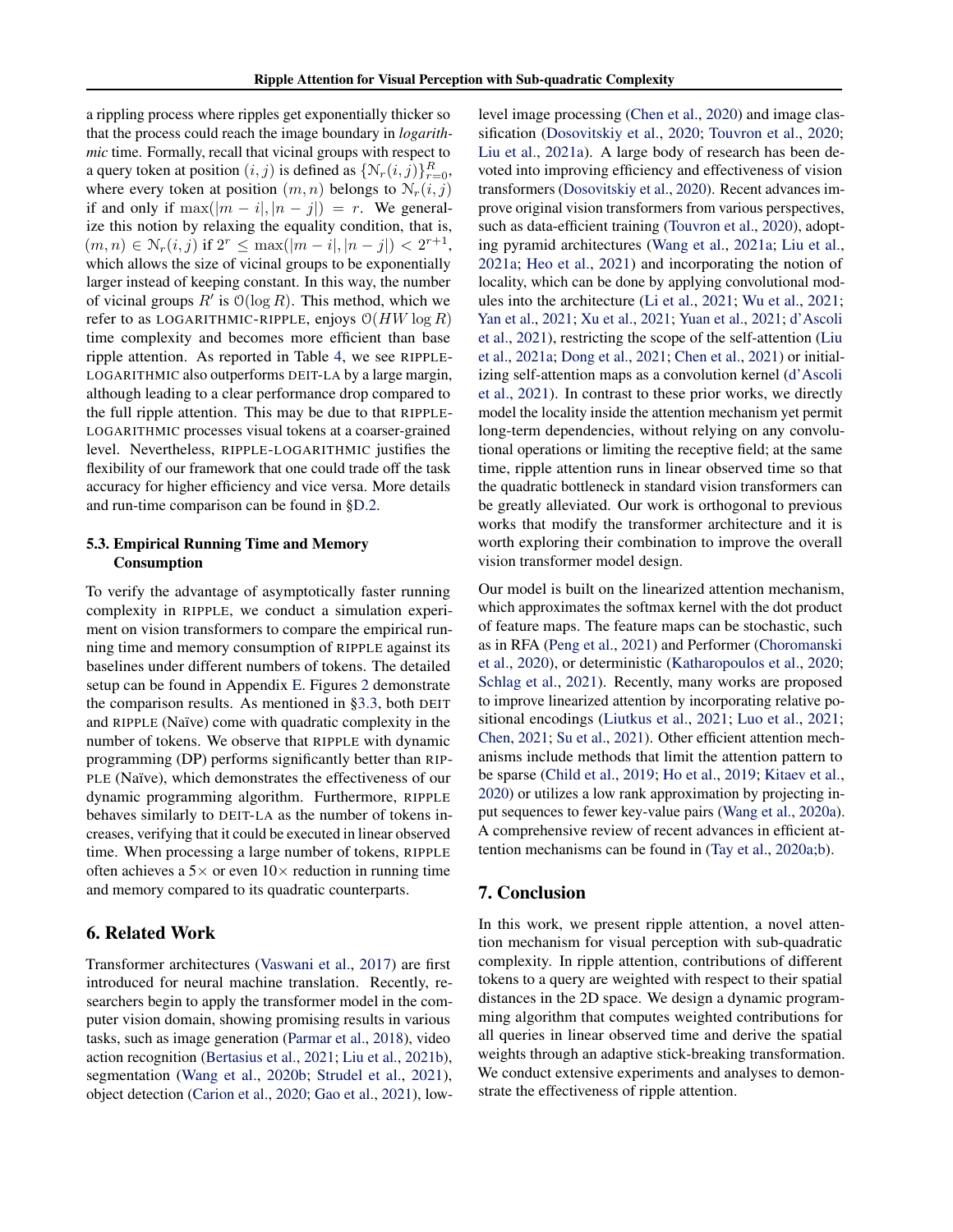## Acknowledgements

We thank the anonymous reviewers for their valuable suggestions that greatly helped improve this work. This research was supported in part by the joint research scheme of the National Natural Science Foundation of China (NSFC) and the Research Grants Council (RGC) under grant number N\_HKU714/21.

# References

- <span id="page-8-3"></span>Baevski, A. and Auli, M. Adaptive input representations for neural language modeling. In *International Conference on Learning Representations*, 2019. URL [https://](https://openreview.net/forum?id=ByxZX20qFQ) [openreview.net/forum?id=ByxZX20qFQ](https://openreview.net/forum?id=ByxZX20qFQ).
- <span id="page-8-4"></span>Bahdanau, D., Cho, K., and Bengio, Y. Neural machine translation by jointly learning to align and translate. *arXiv preprint arXiv:1409.0473*, 2014.
- <span id="page-8-20"></span>Berman, M., Jégou, H., Vedaldi, A., Kokkinos, I., and Douze, M. Multigrain: a unified image embedding for classes and instances. *arXiv preprint arXiv:1902.05509*, 2019.
- <span id="page-8-15"></span>Bertasius, G., Wang, H., and Torresani, L. Is space-time attention all you need for video understanding? In *Proceedings of the International Conference on Machine Learning (ICML)*, July 2021.
- <span id="page-8-7"></span>Carion, N., Massa, F., Synnaeve, G., Usunier, N., Kirillov, A., and Zagoruyko, S. End-to-end object detection with transformers. In *European Conference on Computer Vision*, pp. 213–229. Springer, 2020.
- <span id="page-8-17"></span>Chen, C.-F., Panda, R., and Fan, Q. Regionvit: Regionalto-local attention for vision transformers. *arXiv preprint arXiv:2106.02689*, 2021.
- <span id="page-8-6"></span>Chen, H., Wang, Y., Guo, T., Xu, C., Deng, Y., Liu, Z., Ma, S., Xu, C., Xu, C., and Gao, W. Pre-trained image processing transformer. *arXiv preprint arXiv:2012.00364*, 2020.
- <span id="page-8-12"></span>Chen, P. Permuteformer: Efficient relative position encoding for long sequences. *arXiv preprint arXiv:2109.02377*, 2021.
- <span id="page-8-18"></span>Child, R., Gray, S., Radford, A., and Sutskever, I. Generating long sequences with sparse transformers. *arXiv preprint arXiv:1904.10509*, 2019.
- <span id="page-8-9"></span>Choromanski, K., Likhosherstov, V., Dohan, D., Song, X., Gane, A., Sarlos, T., Hawkins, P., Davis, J., Mohiuddin, A., Kaiser, L., et al. Rethinking attention with performers. *arXiv preprint arXiv:2009.14794*, 2020.
- <span id="page-8-10"></span>Crow, F. C. Summed-area tables for texture mapping. In *Proceedings of the 11th annual conference on Computer graphics and interactive techniques*, pp. 207–212, 1984.
- <span id="page-8-19"></span>Cubuk, E. D., Zoph, B., Shlens, J., and Le, Q. V. Randaugment: Practical automated data augmentation with a reduced search space. In *Proceedings of the IEEE/CVF Conference on Computer Vision and Pattern Recognition Workshops*, pp. 702–703, 2020.
- <span id="page-8-2"></span>Dai, Z., Yang, Z., Yang, Y., Carbonell, J., Le, Q., and Salakhutdinov, R. Transformer-XL: Attentive language models beyond a fixed-length context. In *Proceedings of the 57th Annual Meeting of the Association for Computational Linguistics*, pp. 2978–2988, Florence, Italy, 2019. Association for Computational Linguistics. URL <https://www.aclweb.org/anthology/P19-1285>.
- <span id="page-8-14"></span>d'Ascoli, S., Touvron, H., Leavitt, M., Morcos, A., Biroli, G., and Sagun, L. Convit: Improving vision transformers with soft convolutional inductive biases. *arXiv preprint arXiv:2103.10697*, 2021.
- <span id="page-8-0"></span>Dehghani, M., Gouws, S., Vinyals, O., Uszkoreit, J., and Kaiser, L. Universal transformers. In *International Conference on Learning Representations*, 2019. URL [https:](https://openreview.net/forum?id=HyzdRiR9Y7) [//openreview.net/forum?id=HyzdRiR9Y7](https://openreview.net/forum?id=HyzdRiR9Y7).
- <span id="page-8-11"></span>Deng, J., Dong, W., Socher, R., Li, L.-J., Li, K., and Fei-Fei, L. Imagenet: A large-scale hierarchical image database. In *2009 IEEE conference on computer vision and pattern recognition*, pp. 248–255. Ieee, 2009.
- <span id="page-8-1"></span>Devlin, J., Chang, M.-W., Lee, K., and Toutanova, K. Bert: Pre-training of deep bidirectional transformers for language understanding. *arXiv preprint arXiv:1810.04805*, 2018.
- <span id="page-8-16"></span>Dong, X., Bao, J., Chen, D., Zhang, W., Yu, N., Yuan, L., Chen, D., and Guo, B. Cswin transformer: A general vision transformer backbone with cross-shaped windows. *arXiv preprint arXiv:2107.00652*, 2021.
- <span id="page-8-5"></span>Dosovitskiy, A., Beyer, L., Kolesnikov, A., Weissenborn, D., Zhai, X., Unterthiner, T., Dehghani, M., Minderer, M., Heigold, G., Gelly, S., et al. An image is worth 16x16 words: Transformers for image recognition at scale. *arXiv preprint arXiv:2010.11929*, 2020.
- <span id="page-8-8"></span>Fukushima, K. and Miyake, S. Neocognitron: A selforganizing neural network model for a mechanism of visual pattern recognition. In *Competition and cooperation in neural nets*, pp. 267–285. Springer, 1982.
- <span id="page-8-13"></span>Gao, P., Zheng, M., Wang, X., Dai, J., and Li, H. Fast convergence of detr with spatially modulated co-attention. *arXiv preprint arXiv:2101.07448*, 2021.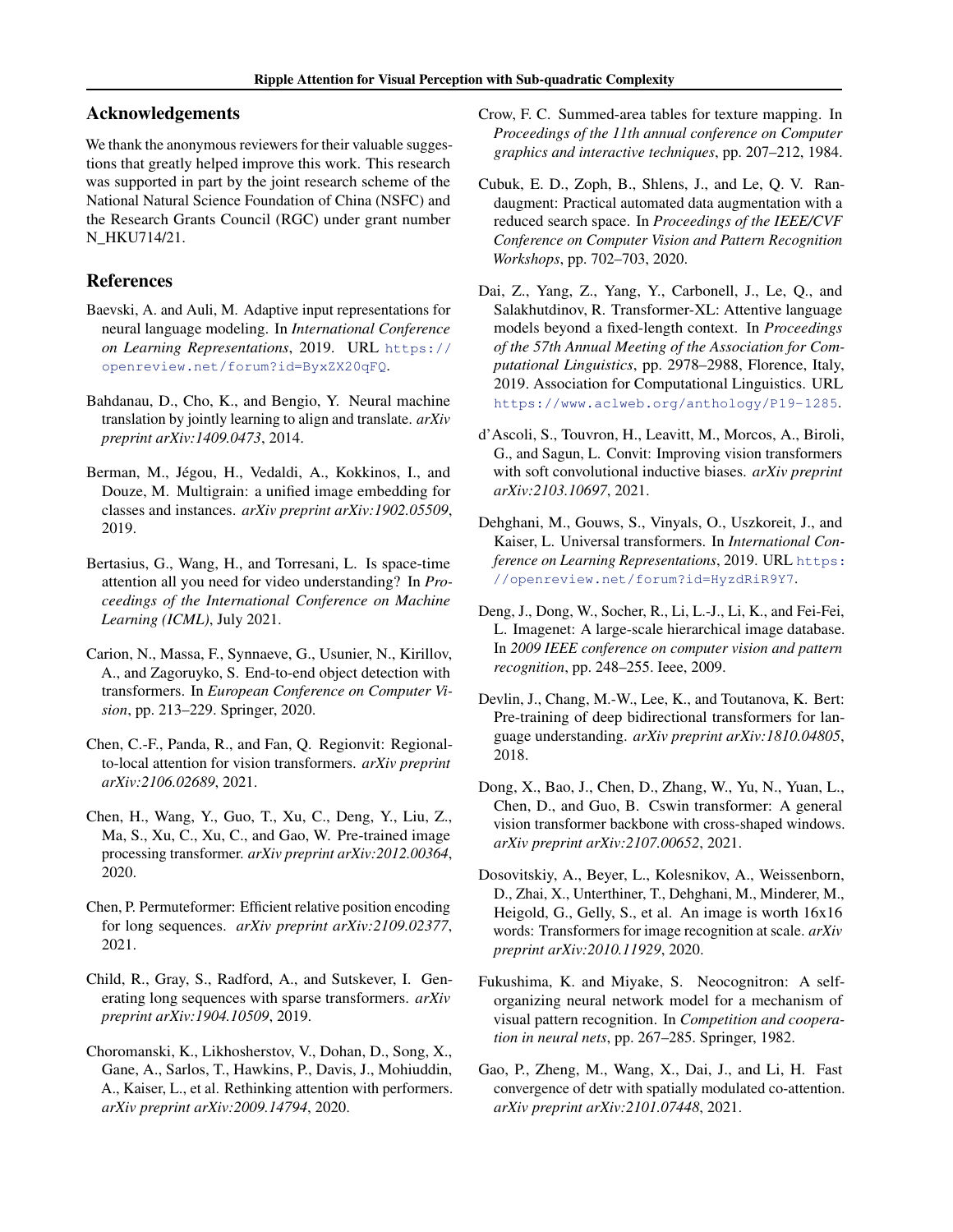- <span id="page-9-23"></span>Glorot, X. and Bengio, Y. Understanding the difficulty of training deep feedforward neural networks. In *Proceedings of the thirteenth international conference on artificial intelligence and statistics*, pp. 249–256. JMLR Workshop and Conference Proceedings, 2010.
- <span id="page-9-18"></span>He, K., Zhang, X., Ren, S., and Sun, J. Deep residual learning for image recognition. In *Proceedings of the IEEE conference on computer vision and pattern recognition*, pp. 770–778, 2016.
- <span id="page-9-11"></span>Heo, B., Yun, S., Han, D., Chun, S., Choe, J., and Oh, S. J. Rethinking spatial dimensions of vision transformers. *arXiv preprint arXiv:2103.16302*, 2021.
- <span id="page-9-14"></span>Ho, J., Kalchbrenner, N., Weissenborn, D., and Salimans, T. Axial attention in multidimensional transformers. *arXiv preprint arXiv:1912.12180*, 2019.
- <span id="page-9-20"></span>Hoffer, E., Ben-Nun, T., Hubara, I., Giladi, N., Hoefler, T., and Soudry, D. Augment your batch: Improving generalization through instance repetition. In *Proceedings of the IEEE/CVF Conference on Computer Vision and Pattern Recognition*, pp. 8129–8138, 2020.
- <span id="page-9-21"></span>Huang, G., Sun, Y., Liu, Z., Sedra, D., and Weinberger, K. Q. Deep networks with stochastic depth. In *European conference on computer vision*, pp. 646–661. Springer, 2016.
- <span id="page-9-9"></span>Islam, M. A., Jia, S., and Bruce, N. D. B. How much position information do convolutional neural networks encode? In *International Conference on Learning Representations*, 2020. URL [https://openreview.net/](https://openreview.net/forum?id=rJeB36NKvB) [forum?id=rJeB36NKvB](https://openreview.net/forum?id=rJeB36NKvB).
- <span id="page-9-17"></span>Kasai, J., Peng, H., Zhang, Y., Yogatama, D., Ilharco, G., Pappas, N., Mao, Y., Chen, W., and Smith, N. A. Finetuning pretrained transformers into rnns. *arXiv preprint arXiv:2103.13076*, 2021.
- <span id="page-9-5"></span>Katharopoulos, A., Vyas, A., Pappas, N., and Fleuret, F. Transformers are rnns: Fast autoregressive transformers with linear attention. In *International Conference on Machine Learning*, pp. 5156–5165. PMLR, 2020.
- <span id="page-9-15"></span>Kitaev, N., Kaiser, L., and Levskaya, A. Reformer: The efficient transformer. In *International Conference on Learning Representations*, 2020. URL [https://](https://openreview.net/forum?id=rkgNKkHtvB) [openreview.net/forum?id=rkgNKkHtvB](https://openreview.net/forum?id=rkgNKkHtvB).
- <span id="page-9-6"></span>Krizhevsky, A., Hinton, G., et al. Learning multiple layers of features from tiny images. 2009.
- <span id="page-9-4"></span>Krizhevsky, A., Sutskever, I., and Hinton, G. E. Imagenet classification with deep convolutional neural networks. *Advances in neural information processing systems*, 25: 1097–1105, 2012.
- <span id="page-9-3"></span>LeCun, Y., Boser, B., Denker, J. S., Henderson, D., Howard, R. E., Hubbard, W., and Jackel, L. D. Backpropagation applied to handwritten zip code recognition. *Neural computation*, 1(4):541–551, 1989.
- <span id="page-9-12"></span>Li, Y., Zhang, K., Cao, J., Timofte, R., and Van Gool, L. Localvit: Bringing locality to vision transformers. *arXiv preprint arXiv:2104.05707*, 2021.
- <span id="page-9-7"></span>Lin, T.-Y., Maire, M., Belongie, S., Hays, J., Perona, P., Ramanan, D., Dollár, P., and Zitnick, C. L. Microsoft coco: Common objects in context. In *European conference on computer vision*, pp. 740–755. Springer, 2014.
- <span id="page-9-0"></span>Liu, Z., Lin, Y., Cao, Y., Hu, H., Wei, Y., Zhang, Z., Lin, S., and Guo, B. Swin transformer: Hierarchical vision transformer using shifted windows. *arXiv preprint arXiv:2103.14030*, 2021a.
- <span id="page-9-10"></span>Liu, Z., Ning, J., Cao, Y., Wei, Y., Zhang, Z., Lin, S., and Hu, H. Video swin transformer. *arXiv preprint arXiv:2106.13230*, 2021b.
- <span id="page-9-8"></span>Liutkus, A., Cífka, O., Wu, S.-L., Simsekli, U., Yang, Y.-H., and Richard, G. Relative positional encoding for transformers with linear complexity. In *International Conference on Machine Learning*, pp. 7067–7079. PMLR, 2021.
- <span id="page-9-22"></span>Loshchilov, I. and Hutter, F. Sgdr: Stochastic gradient descent with warm restarts. *arXiv preprint arXiv:1608.03983*, 2016.
- <span id="page-9-19"></span>Loshchilov, I. and Hutter, F. Decoupled weight decay regularization. In *International Conference on Learning Representations*, 2019.
- <span id="page-9-13"></span>Luo, S., Li, S., Cai, T., He, D., Peng, D., Zheng, S., Ke, G., Wang, L., and Liu, T.-Y. Stable, fast and accurate: Kernelized attention with relative positional encoding. *arXiv preprint arXiv:2106.12566*, 2021.
- <span id="page-9-2"></span>Meng, D., Chen, X., Fan, Z., Zeng, G., Li, H., Yuan, Y., Sun, L., and Wang, J. Conditional detr for fast training convergence. *arXiv preprint arXiv:2108.06152*, 2021.
- <span id="page-9-1"></span>Parmar, N., Vaswani, A., Uszkoreit, J., Kaiser, L., Shazeer, N., Ku, A., and Tran, D. Image transformer. In *International Conference on Machine Learning*, pp. 4055–4064. PMLR, 2018.
- <span id="page-9-16"></span>Paszke, A., Gross, S., Massa, F., Lerer, A., Bradbury, J., Chanan, G., Killeen, T., Lin, Z., Gimelshein, N., Antiga, L., et al. Pytorch: An imperative style, high-performance deep learning library. *Advances in Neural Information Processing Systems*, 32:8026–8037, 2019.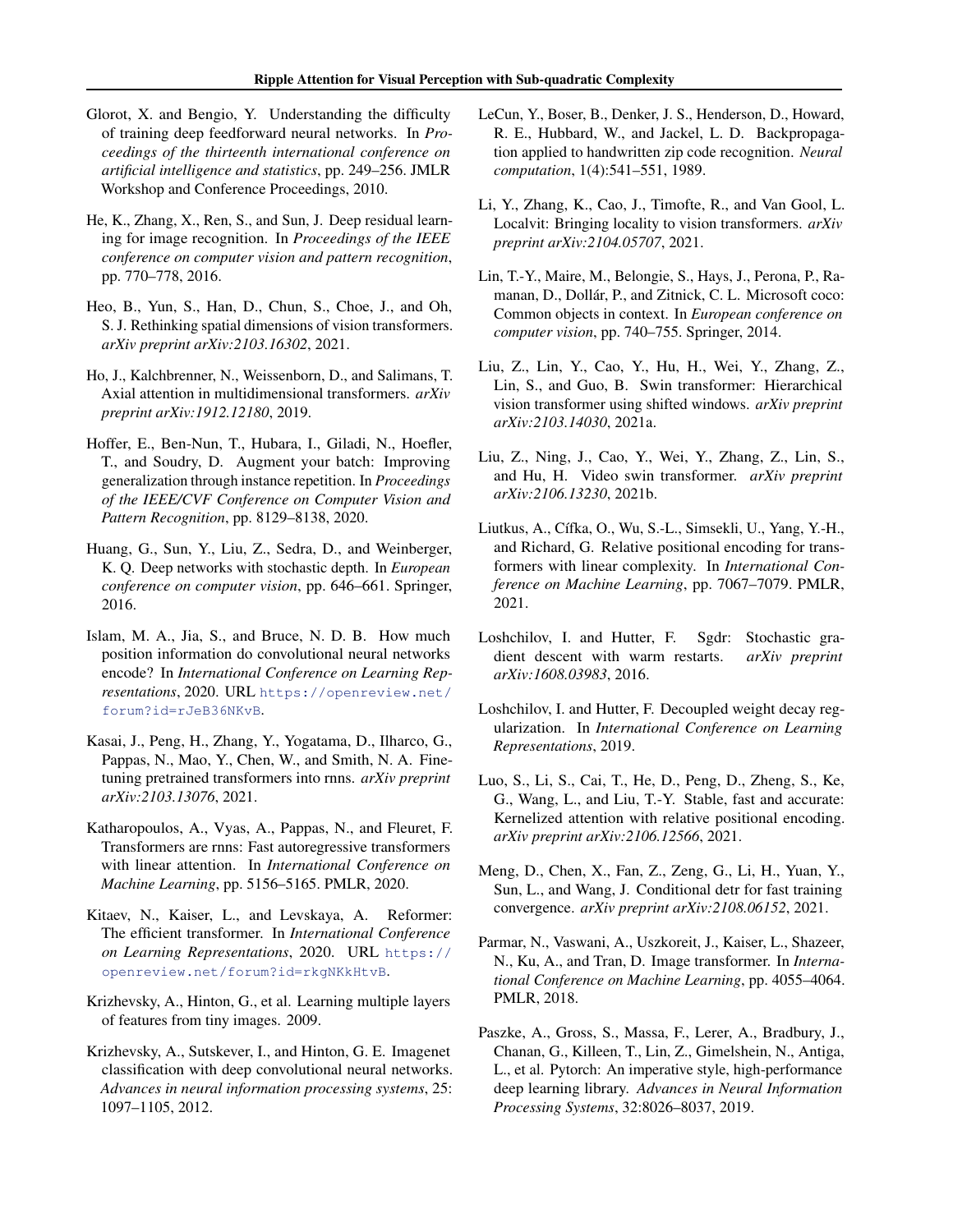- <span id="page-10-7"></span>Peng, H., Pappas, N., Yogatama, D., Schwartz, R., Smith, N. A., and Kong, L. Random feature attention. *arXiv preprint arXiv:2103.02143*, 2021.
- <span id="page-10-16"></span>Schlag, I., Irie, K., and Schmidhuber, J. Linear transformers are secretly fast weight programmers. In *International Conference on Machine Learning*, pp. 9355–9366. PMLR, 2021.
- <span id="page-10-20"></span>Shaw, P., Uszkoreit, J., and Vaswani, A. Self-attention with relative position representations. In *NAACL-HLT (2)*, 2018.
- <span id="page-10-6"></span>Simoncelli, E. P. and Olshausen, B. A. Natural image statistics and neural representation. *Annual review of neuroscience*, 24(1):1193–1216, 2001.
- <span id="page-10-5"></span>Strudel, R., Garcia, R., Laptev, I., and Schmid, C. Segmenter: Transformer for semantic segmentation. *arXiv preprint arXiv:2105.05633*, 2021.
- <span id="page-10-10"></span>Su, J., Lu, Y., Pan, S., Wen, B., and Liu, Y. Roformer: Enhanced transformer with rotary position embedding. *arXiv preprint arXiv:2104.09864*, 2021.
- <span id="page-10-18"></span>Tay, Y., Dehghani, M., Abnar, S., Shen, Y., Bahri, D., Pham, P., Rao, J., Yang, L., Ruder, S., and Metzler, D. Long range arena: A benchmark for efficient transformers. *arXiv preprint arXiv:2011.04006*, 2020a.
- <span id="page-10-19"></span>Tay, Y., Dehghani, M., Bahri, D., and Metzler, D. Efficient transformers: A survey. *arXiv preprint arXiv:2009.06732*, 2020b.
- <span id="page-10-1"></span>Touvron, H., Cord, M., Douze, M., Massa, F., Sablayrolles, A., and Jégou, H. Training data-efficient image transformers & distillation through attention. *arXiv preprint arXiv:2012.12877*, 2020.
- <span id="page-10-0"></span>Vaswani, A., Shazeer, N., Parmar, N., Uszkoreit, J., Jones, L., Gomez, A. N., Kaiser, L., and Polosukhin, I. Attention is all you need. *arXiv preprint arXiv:1706.03762*, 2017.
- <span id="page-10-9"></span>Viola, P., Jones, M., et al. Robust real-time object detection. *International journal of computer vision*, 4(34-47): 4, 2001.
- <span id="page-10-17"></span>Wang, S., Li, B., Khabsa, M., Fang, H., and Ma, H. Linformer: Self-attention with linear complexity. *arXiv preprint arXiv:2006.04768*, 2020a.
- <span id="page-10-13"></span>Wang, W., Xie, E., Li, X., Fan, D.-P., Song, K., Liang, D., Lu, T., Luo, P., and Shao, L. Pyramid vision transformer: A versatile backbone for dense prediction without convolutions. *arXiv preprint arXiv:2102.12122*, 2021a.
- <span id="page-10-3"></span>Wang, W., Xie, E., Li, X., Fan, D.-P., Song, K., Liang, D., Lu, T., Luo, P., and Shao, L. Pvtv2: Improved baselines with pyramid vision transformer. *arXiv preprint arXiv:2106.13797*, 2021b.
- <span id="page-10-4"></span>Wang, Y., Xu, Z., Wang, X., Shen, C., Cheng, B., Shen, H., and Xia, H. End-to-end video instance segmentation with transformers. *arXiv preprint arXiv:2011.14503*, 2020b.
- <span id="page-10-8"></span>Wasserman, L. *All of nonparametric statistics*. Springer Science & Business Media, 2006.
- <span id="page-10-21"></span>Wightman, R. Pytorch image models. [https://github.](https://github.com/rwightman/pytorch-image-models) [com/rwightman/pytorch-image-models](https://github.com/rwightman/pytorch-image-models), 2019.
- <span id="page-10-11"></span>Wu, H., Xiao, B., Codella, N., Liu, M., Dai, X., Yuan, L., and Zhang, L. Cvt: Introducing convolutions to vision transformers. *arXiv preprint arXiv:2103.15808*, 2021.
- <span id="page-10-23"></span>Xiao, T., Singh, M., Mintun, E., Darrell, T., Dollár, P., and Girshick, R. Early convolutions help transformers see better. *arXiv preprint arXiv:2106.14881*, 2021.
- <span id="page-10-14"></span>Xu, Y., Zhang, Q., Zhang, J., and Tao, D. Vitae: Vision transformer advanced by exploring intrinsic inductive bias. *arXiv preprint arXiv:2106.03348*, 2021.
- <span id="page-10-12"></span>Yan, H., Li, Z., Li, W., Wang, C., Wu, M., and Zhang, C. Contnet: Why not use convolution and transformer at the same time? *arXiv preprint arXiv:2104.13497*, 2021.
- <span id="page-10-2"></span>Yang, J., Li, C., Zhang, P., Dai, X., Xiao, B., Yuan, L., and Gao, J. Focal attention for long-range interactions in vision transformers. *Advances in Neural Information Processing Systems*, 34, 2021.
- <span id="page-10-15"></span>Yuan, K., Guo, S., Liu, Z., Zhou, A., Yu, F., and Wu, W. Incorporating convolution designs into visual transformers. *arXiv preprint arXiv:2103.11816*, 2021.
- <span id="page-10-25"></span>Yun, S., Han, D., Oh, S. J., Chun, S., Choe, J., and Yoo, Y. Cutmix: Regularization strategy to train strong classifiers with localizable features. In *Proceedings of the IEEE/CVF International Conference on Computer Vision*, pp. 6023–6032, 2019.
- <span id="page-10-24"></span>Zhang, H., Cisse, M., Dauphin, Y. N., and Lopez-Paz, D. mixup: Beyond empirical risk minimization. *arXiv preprint arXiv:1710.09412*, 2017.
- <span id="page-10-22"></span>Zhong, Z., Zheng, L., Kang, G., Li, S., and Yang, Y. Random erasing data augmentation. In *Proceedings of the AAAI Conference on Artificial Intelligence*, volume 34, pp. 13001–13008, 2020.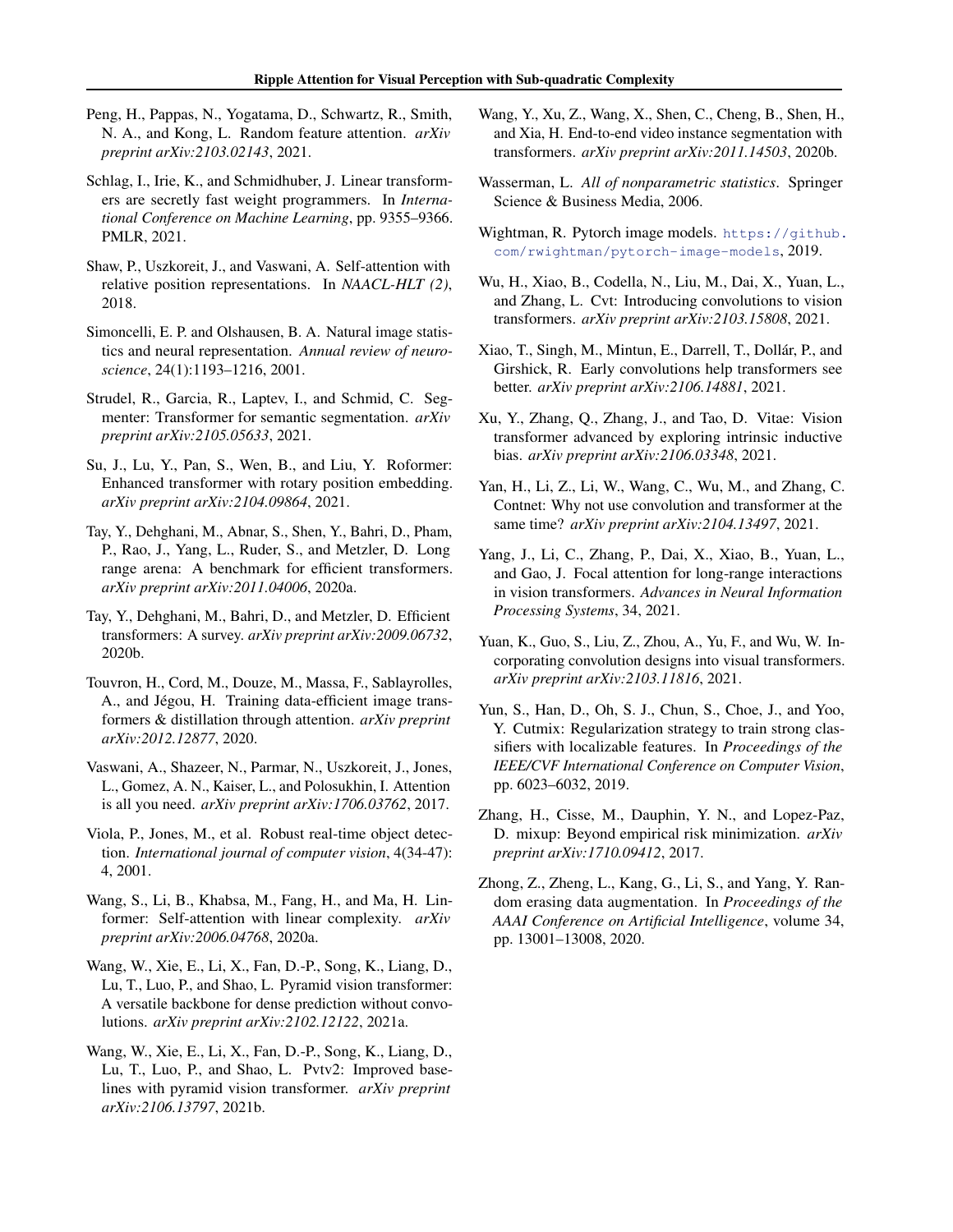# Appendices

## <span id="page-11-0"></span>A. Analysis of Runtime Complexity

In this section, we give more details about the runtime complexity ([§3.3\)](#page-2-2) for different attention mechanisms in Table [5.](#page-13-1) In particular, we focus on variants (1) Ripple-softmax and (2) Ripple (naïve), since the rest have been clarified in the main text.

Complexity of Ripple-softmax. Ripple-softmax aims to inject radial bias through rippling into the vanilla softmax attention. Here we present two possible ways to achieve this goal, either explicitly or implicitly. Given a query, we could perform vanilla attention over one of its vicinal groups once so that the rippling effect could be explicitly encoded. Since the number of tokens within vicinal group of distance  $r$  is directly proportional to  $r$  (note that the number of tokens within vicinal group of distance r is simply the difference between  $(2r + 1)^2 - (2r - 1)^2 = 8r$ ) and there are R groups in total, the overall complexity would be  $O(R^2)$ ; then considering all queries results in  $O(HWR^2)$  complexity (along with a **large** constant). On the other hand, we could also add specific spatial weights directly to the attention matrix, implicitly enforcing the radial bias. This is similar to relative positional encodings [\(Shaw et al.,](#page-10-20) [2018\)](#page-10-20), but in this case the overall complexity is at least  $O(H^2W^2)$  due to the computation of attention matrices, which is as inefficient as vanilla softmax attention in terms of complexity. In this work, we simply refer to the explicit method as Ripple-softmax.

**Complexity of Ripple (naïve).** Naïvely implementing ripple attention comes with  $O(HWR^2)$  complexity, as mentioned in the beginning of  $\S 3.3$  $\S 3.3$  $\S 3.3$ . This is due to the fact that for each query, we have to first sum over all tokens in one vicinal group, which is  $O(r)$  (see the analysis in the paragraph above), and then aggregate over all groups. This results in  $O(R^2)$ complexity, and  $O(HWR^2)$  for all queries (also with a large constant; see the empirical running comparison in [§5.3\)](#page-7-0).

## <span id="page-11-1"></span>B. Efficient Gradient Computation in Ripple Attention

To perform gradient back-propagation for ripple attention, a naive implementation would be directly adopting the automatic differentiation, since all operations in our forward pass (Algorithm [1\)](#page-4-0) are differentiable; however, since many computations in Algorithm [1](#page-4-0) overlap with each other, it would lead to substantially repetitive calculations. In addition, we find it even takes  $O(T^2)$  time and memory, which is highly inefficient compared to the forward pass.

In this section, we present an algorithm based on dynamic programming to perform efficient back-propagation for ripple attention, which again comes with sub-quadratic complexity. Recall that given a single query  $q_{ij}$ , all the keys  $K$  and values  $V$ , ripple attention executes the following computation during the forward pass<sup>[7](#page-11-2)</sup>:

$$
\text{RippleAttn}\left(\boldsymbol{q}_{ij},\boldsymbol{K},\boldsymbol{V}\right) := \frac{\boldsymbol{q}_{ij}^{\top}\sum_{r=0}^{R}\alpha_{r}(i,j)\sum_{(m,n)\in\mathcal{N}_{r}(i,j)}\boldsymbol{k}_{mn}\boldsymbol{v}_{mn}^{\top}}{\boldsymbol{q}_{ij}^{\top}\sum_{r=0}^{R}\alpha_{r}(i,j)\sum_{(m',n')\in\mathcal{N}_{r}(i,j)}\boldsymbol{k}_{m'n'}}.
$$
\n(10)

The main difference between linearized attention and ripple attention lies in the computation procedure of summation over  $kv^{\top}$  and k. Therefore, we put main focus on calculating gradients for the following quantity

<span id="page-11-4"></span>
$$
\mathbf{y}_{ij} \coloneqq \sum_{r=0}^{R} \alpha_r(i,j) \sum_{(m,n) \in \mathcal{N}_r(i,j)} \mathbf{x}_{mn},\tag{11}
$$

where  $x_{mn} \in \mathbb{R}^D$  denotes a D-dimensional vector located at position  $(m, n)$ , which could be (unrolled)  $k_{mn} v_{mn}^{\top}$  or  $k_{mn}$ .<sup>[8](#page-11-3)</sup> The remaining computation in ripple attention (e.g., dot product with  $q_{ij}$ ) can be easily handled by standard automatic differentiation. We are mainly interested in computing gradients with respect to  $\alpha_r(i, j)$  and  $x_{mn}$ 

In ripple attention, we maintain a summed area table (SAT) to efficiently retrieve the *partial* reduction over vicinal groups (see Algorithm [1](#page-4-0) for more details). Although all operations in Algorithm [1](#page-4-0) is differentiable and thus admits the use of automatic differentiation to calculate gradients, it is very inefficient since computations of most intermediate nodes in the

<span id="page-11-2"></span><sup>&</sup>lt;sup>7</sup>Without loss of generality, we merge the feature map  $\phi(\cdot)$  into the vector representation of queries and keys to simplify notations.

<span id="page-11-3"></span><sup>&</sup>lt;sup>8</sup>We focus on the general form here since the derived algorithm applies to both the nominator and the denominator.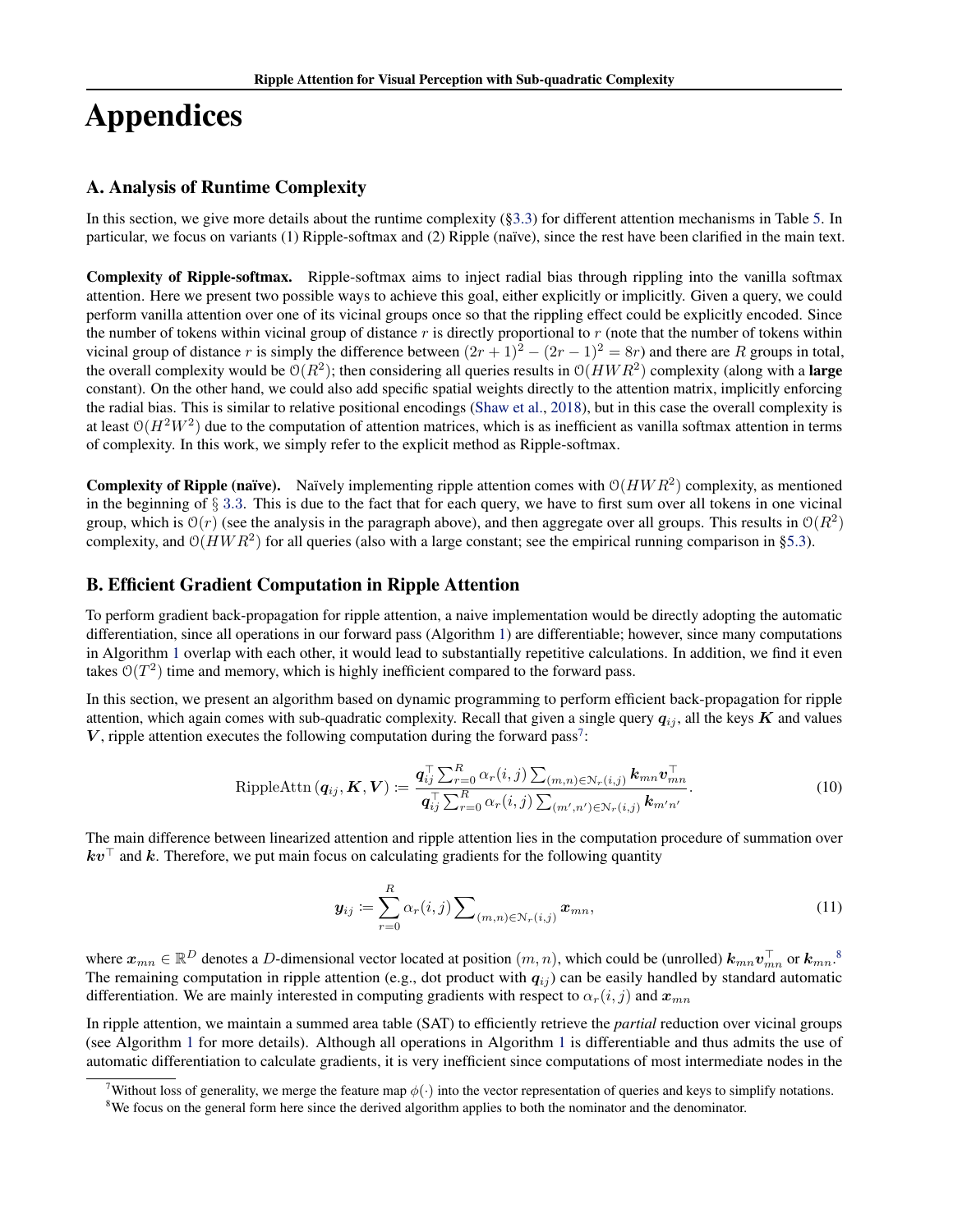computation graph (for example,  $S_1$ ,  $S_2$ ,  $S_3$  and  $S_4$  in Algorithm [1\)](#page-4-0) overlap with each other, resulting in a large amount of repeated computation.

Here we inspect the form (equation [11\)](#page-11-4) and show that the properties of vicinal groups could be made use of to derive efficient gradient computation.

**Gradients with respect to spatial weights.** We assume gradients  $\nabla_{y_{ij}}\mathcal{L}$ , that is, the gradient of our loss objective w.r.t. output at all positions  $(i, j)$  are available during back-propagation. According to the chain rule, the partial derivative of the objective  $\mathcal L$  w.r.t.  $\alpha_r(i, j)$  has the following form:

$$
\frac{\partial \mathcal{L}}{\partial \alpha_r(i,j)} = \sum_{d=1}^D \frac{\partial \mathcal{L}}{\partial y_{ijd}} \frac{\partial y_{ijd}}{\partial \alpha_r(i,j)} = \sum_{d=1}^D \frac{\partial \mathcal{L}}{\partial y_{ijd}} \sum\nolimits_{(m,n) \in \mathcal{N}_r(i,j)} x_{mnd},
$$

where  $x_{mnd}$  and  $y_{mnd}$  denote the d-th dimension of  $x_{mn}$  and the output  $y_{mn}$  respectively. The first quality holds since spatial weights at every position only depends on the output at that position; but since the same spatial weight applies to all dimensions of  $y_{ij}$ , we have to reduce over the embedding dimension to compute the partial derivative. Similar to the forward pass computation (equation [9\)](#page-3-2), we recognize that the inner summation over the vicinal group  $\mathcal{N}_r(i, j)$  can be again computed efficiently by utilizing SATs with Algorithm [1.](#page-4-0)

**Gradients with respect to**  $x_{mn}$ **.** The partial derivative w.r.t. element  $x_{mnd}$  can be written as

$$
\frac{\partial \mathcal{L}}{\partial x_{mnd}} = \sum_{i=1}^{H} \sum_{j=1}^{W} \frac{\partial \mathcal{L}}{\partial y_{ijd}} \frac{\partial y_{ijd}}{\partial x_{mnd}}
$$

$$
= \sum_{i=1}^{H} \sum_{j=1}^{W} \frac{\partial \mathcal{L}}{\partial y_{ijd}} \sum_{r=0}^{R} \alpha_r(i,j) \mathbb{I}[(m,n) \in \mathcal{N}_r(i,j)]. \tag{12}
$$

where we define  $\mathbb{I}[(m,n) \in \mathcal{N}_r(i,j)]$  as the indicator function such that it is set to 1 if  $(m,n) \in \mathcal{N}_r(i,j)$  and 0 otherwise. A naive way to compute the partial derivatives above has  $O(H^2W^2R)$  complexity, since for every key vector at position  $(m, n)$  we need to sum its influences over all positions. However, we show that we could again solve them via dynamic programming.

Our key observation is that the vicinal group is symmetrical w.r.t. its arguments, that is,  $(m, n) \in \mathcal{N}_r(i, j)$  if and only if  $(i, j) \in \mathcal{N}_r(m, n)$ . Then the partial derivative (equation [12\)](#page-11-4) is equivalent to

$$
\frac{\partial \mathcal{L}}{\partial x_{mnd}} = \sum_{i=1}^{H} \sum_{j=1}^{W} \frac{\partial \mathcal{L}}{\partial y_{ijd}} \sum_{r=0}^{R} \alpha_r(i,j) \mathbb{I}[(m,n) \in \mathcal{N}_r(i,j)]
$$
  
\n
$$
= \sum_{i=1}^{H} \sum_{j=1}^{W} \frac{\partial \mathcal{L}}{\partial y_{ijd}} \sum_{r=0}^{R} \alpha_r(i,j) \mathbb{I}[(i,j) \in \mathcal{N}_r(m,n)]
$$
  
\n
$$
= \sum_{r=0}^{R} \sum_{i=1}^{H} \sum_{j=1}^{W} \mathbb{I}[(i,j) \in \mathcal{N}_r(m,n)] \frac{\partial \mathcal{L}}{\partial y_{ijd}} \alpha_r(i,j)
$$
  
\n
$$
= \sum_{r=0}^{R} \sum_{(i,j) \in \mathcal{N}_r(m,n)} \frac{\partial \mathcal{L}}{\partial y_{ijd}} \alpha_r(i,j).
$$

Thanks to the symmetry, the computation of partial derivatives is converted into reduction over vicinal groups, it can be effectively solved by dynamic programming ([§3.3\)](#page-2-2) in again  $O(HWR)$  time, which involves instantiating an SAT for the quantity  $\frac{\partial \mathcal{L}}{\partial \tilde{y}_{ijcd}} \alpha_r(i, j)$  over all positions  $(i, j)$ . Equipped with this result, substituting  $\mathbf{k}_{mn} \mathbf{v}_{mn}^\top$  or  $\mathbf{k}_{mn}$  into  $\mathbf{x}_{mn}$  yields the term in the nominator and denominator, respectively.

#### <span id="page-12-0"></span>C. Additional Implementation Details

We implement our model using PyTorch [\(Paszke et al.,](#page-9-16) [2019\)](#page-10-21) and PyTorch image models (timm) toolkit [\(Wightman,](#page-10-21) 2019). We also implement a CUDA kernel for the ripple attention mechanism.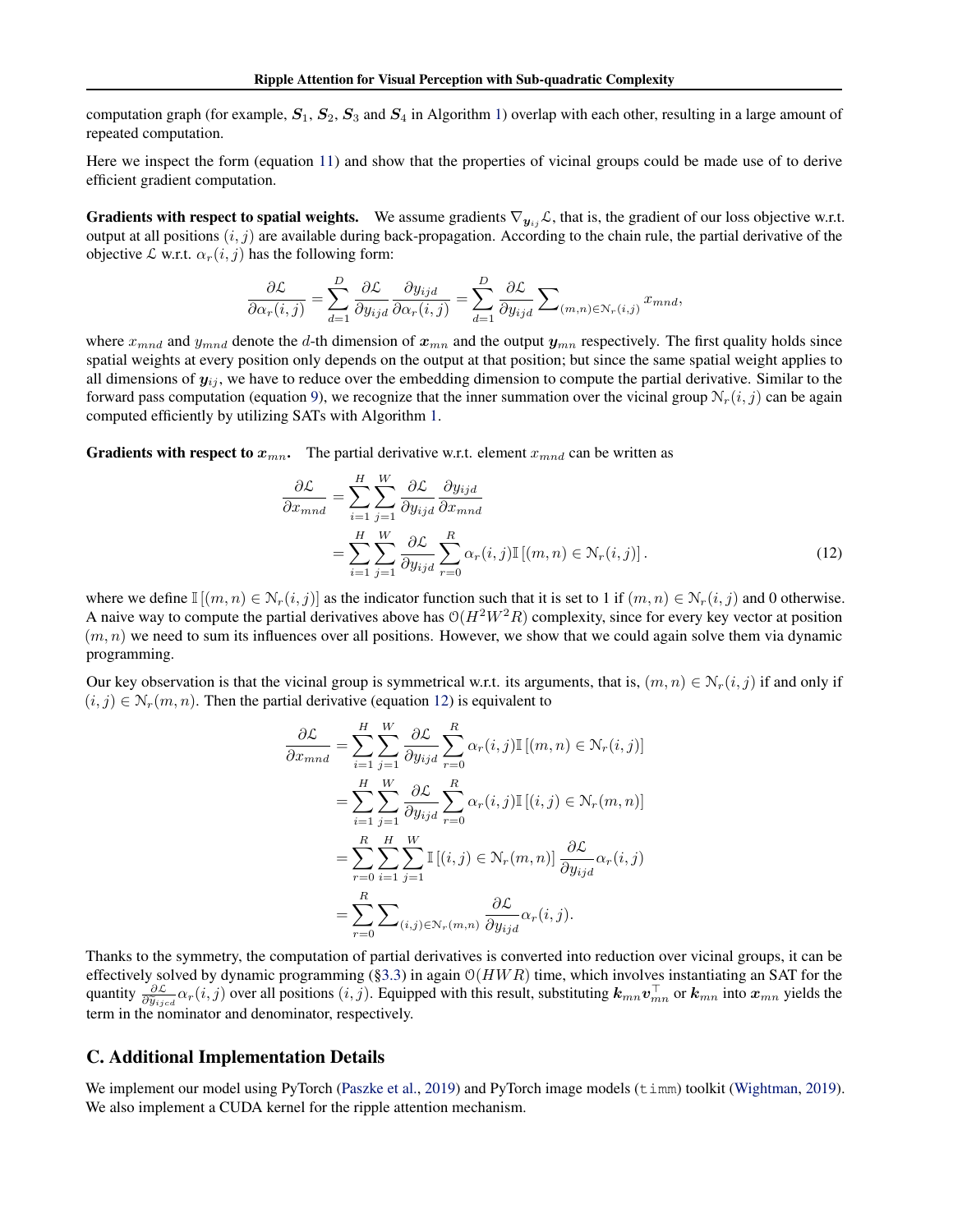<span id="page-13-1"></span>

| Table 5: Runtime complexity comparisons between different attention variants, with respect to an image with $H \times W$                     |
|----------------------------------------------------------------------------------------------------------------------------------------------|
| patches (in the first row) and with respect to the number of patch tokens $T := H \times W$ (in the second row). <sup>†</sup> Ripple-softmax |
| indicates the complexity if we would like to implement ripple-like mechanisms in vanilla softmax attention.                                  |

|                    |                    | Softmax attention   Ripple-softmax <sup>†</sup>   Linearized attention   Ripple (naïve)   <b>Ripple (DP)</b> |            |              |
|--------------------|--------------------|--------------------------------------------------------------------------------------------------------------|------------|--------------|
| $O(H^2W^2)$        | $O(HWR^2)$         | O(HW)                                                                                                        | $O(HWR^2)$ | O(HWR)       |
| $\mathcal{O}(T^2)$ | $\mathcal{O}(T^2)$ | $\mathcal{O}(T)$                                                                                             | $0(T^2)$   | $O(T^{3/2})$ |

#### <span id="page-13-0"></span>C.1. Deterministic Adaptive Feature Maps for Linearized Attention

**Background.** Generally, a random feature map  $\phi_\omega(\cdot)$  is defined by a function  $h(\cdot): \mathbb{R}^D \to \mathbb{R}$ , m uni-variate functions  $f_1, f_2, \ldots, f_m : \mathbb{R} \to \mathbb{R}$  as well as d identically distributed random vectors  $\omega_1, \omega_2, \ldots, \omega_d$  following some distribution [\(Choromanski et al.,](#page-8-9) [2020\)](#page-8-9):

$$
\phi_{\omega}(\boldsymbol{x}) \coloneqq \frac{h(x)}{\sqrt{d}} \left[ f_1(\omega_1^\top \boldsymbol{x}), \ldots, f_1(\omega_d^\top \boldsymbol{x}), \ldots, f_m(\omega_1^\top \boldsymbol{x}), \ldots, f_m(\omega_d^\top \boldsymbol{x}) \right]
$$

yielding a map from  $\mathbb{R}^D$  to  $\mathbb{R}^{D'}$ , where  $D' = md$ . Then by setting different configurations of f's,  $\omega$ 's and h, we could construct various unbiased estimators for the quantity  $\exp(\mathbf{x}^\top \mathbf{y})$ , that is,

$$
\exp(\boldsymbol{x}^{\top}\boldsymbol{y}) = \mathbb{E}_{\omega_1,\dots,\omega_d} \left[ \phi_{\omega}(\boldsymbol{x})^{\top}\phi_{\omega}(\boldsymbol{y}) \right]
$$

For instance, we could let  $m = 2$ , where  $f_1 = \sin f_2 = \cos$  are trigonometric functions and  $h(x) = \exp (||x||^2/2)$  [\(Peng](#page-10-7) [et al.,](#page-10-7) [2021;](#page-10-7) [Choromanski et al.,](#page-8-9) [2020\)](#page-8-9). Although unbiased, researchers note that the use of trigonometric functions does not ensure non-negative scores, which may lead to large estimate variance and unstable training [\(Choromanski et al.,](#page-8-9) [2020\)](#page-8-9). Alternatively, we could construct an estimator by setting  $m = 1$  with  $f_1 = \exp \{ \frac{m}{\alpha} \}$  and  $h(x) = \exp \left( -\frac{||x||^2}{2} \right)$ , which is again unbiased but enjoys positiveness (FAVOR+, [Choromanski et al.,](#page-8-9) [2020\)](#page-8-9).

Our proposed deterministic adaptive feature map. Recently, researchers also proposed various heuristic designs of feature maps [\(Choromanski et al.,](#page-8-9) [2020;](#page-8-9) [Schlag et al.,](#page-10-16) [2021;](#page-10-16) [Kasai et al.,](#page-9-17) [2021\)](#page-9-17) that do not guarantee unbiasedness but might either exhibit lower variance, simplify computation or bring other useful benefits. Unfortunately, through extensive preliminary experiments we found most of these linearized attention variants (either random or deterministic) did not work well in the setting of vision transformers. We hypothesize there are two reasons for the performance drop: the first one is the usage of random samples, which suffers from the slow Monte Carlo convergence rate and instability during training; the second one is due to fixed weights, preventing the map from being adaptive and learning useful patterns. To this end, we propose the following deterministic feature map:

$$
\phi(\boldsymbol{x}) = \text{ReLU}(\boldsymbol{W}_2[\sin(\boldsymbol{W}_1 \boldsymbol{x}); \cos(\boldsymbol{W}_1 \boldsymbol{x})] + \boldsymbol{b}_2). \tag{13}
$$

Intuitively, we still follow the trigonometric feature map, except that we set  $W_1$  to be initialized as independent standard Gaussian samples but then learnable during training; the generated feature is then passed through a fully connected layer followed by a ReLU activation. It is deterministic and involves learnable parameters, which we found greatly improves performance.

Comparison with other feature maps and ablation study. We conduct a simple ablation study to demonstrate the effectiveness of our proposed feature map and report comparisons with other feature maps<sup>[9](#page-13-2)</sup>, as shown in Table [6.](#page-14-1) In general, we find it works pretty well in practice and outperforms other feature maps that are either deterministic or random. For our ablation study, we consider two variants of our proposed approach: (1) the method that recovers the original random trigonometric feature map, that is, recasting  $W_1$  as random samples and re-drawing it at every iteration; (2) the method that removes the fully connected layer (characterized by parameters  $W_2$  and  $b_2$ ). From Table [6,](#page-14-1) we see a great performance drop if we use random weights, which indicates that random feature maps lead to more difficult training in vision transformers. In addition, a feed-forward layer will give a further performance boost due to the increased flexibility. Therefore, we adopt our proposed deterministic feature map throughout our work.

<span id="page-13-2"></span><sup>&</sup>lt;sup>9</sup> For methods that adopt random features, we sample a set of random weights at every training step and use the same set of weights during evaluation. We also attempted various ways to schedule the redrawing random weights during training, but did not observe any performance gain.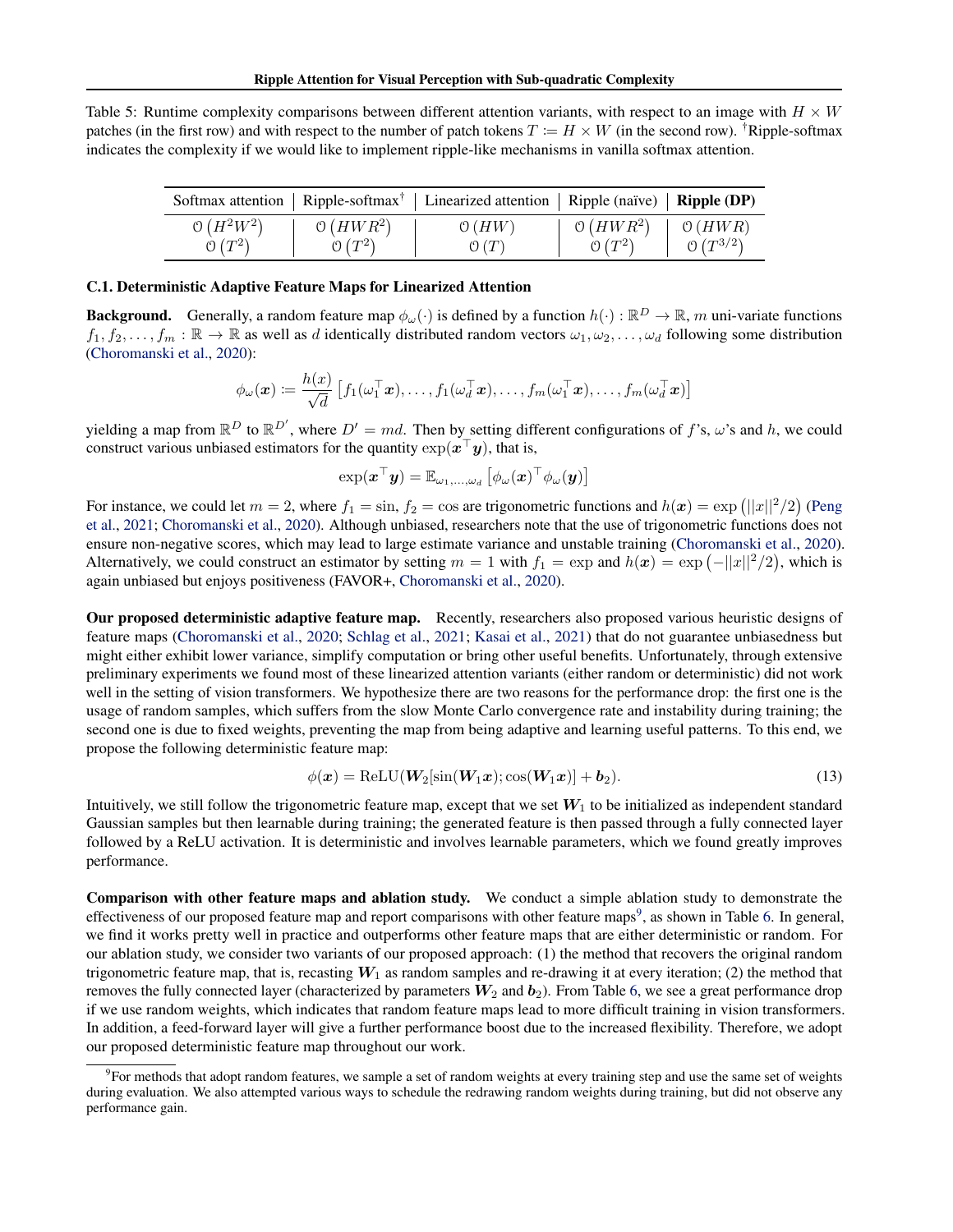<span id="page-14-1"></span>Table 6: Classification results on ImageNet1k dataset under different choices of feature maps. † indicates that our feature map design without fully connected network is identical to T2R [\(Kasai et al.,](#page-9-17) [2021\)](#page-9-17). \* denotes the model does not fully converge.

| Feature map                                                        | Deterministic | Top-1 Acc.                 |
|--------------------------------------------------------------------|---------------|----------------------------|
| RFA (Peng et al., 2021)                                            |               | 67.10                      |
| Performer (Choromanski et al., 2020)                               |               | 65.92                      |
| DPFP (Schlag et al., 2021)                                         |               | 63.95*                     |
| T2R (Kasai et al., 2021)                                           |               | 70.02                      |
| Ours                                                               |               | 70.67                      |
| Ours w/ randomly sampled $W_1$<br>Ours w/o fully connected network |               | 66.82<br>$70.02^{\dagger}$ |

#### C.2. Explicitly Controlling the Maximum Rippling Distance

In [§3.2](#page-2-1) we define the threshold  $\tau$  to control the termination of rippling process. In practice we find it beneficial to introduce a hard constraint  $R_{\text{max}}$  such that the model limits the maximum distance of rippling propagation to  $R_{\text{max}}$  and then merges all the remaining groups. In this way, we could not only further reduce the computation overhead, but also encourage the attention mechanism to allocate more weights to distal groups. This can be seen as a stronger version of halting threshold  $\tau$ , which is easier to tune due to a more intuitive effect on the rippling process. We find an intermediate value gives a reasonable trade-off between local and long-term dependencies. Given  $R_{\text{max}}$ , our model is robust to the change of  $\tau$ ; therefore, we only set  $\tau$  to 0.001 by default and mainly conduct ablation studies on  $R_{\text{max}}$ .

#### <span id="page-14-0"></span>C.3. Parameterization of Spatial Weights

In terms of parameterizing spatial weights, we allocate an embedding vector for every of  $R_{\text{max}}$  stick units, so that they could adapt themselves to learn useful patterns from data. To compute spatial weights, we first linearly project each value vector  $v_{ij}$  and then perform dot-product with each of  $R_{\text{max}}$  stick unit embeddings<sup>[10](#page-14-2)</sup> to produce  $R_{\text{max}}$  logits  $\{o_r(i,j)\}_{r=1}^{R_{\text{max}}}$ . Every logit is then passed through a modified sigmoid function to yield the length of each stick unit  $s_r(i, j) = 1/[1 + (R_{\text{max}} - r) \exp(-\mathfrak{o}_r(i, j))]$ . This modification, which is inspired by the default stick-breaking transform implementation in PyTorch distribution package [\(Paszke et al.,](#page-9-16) [2019\)](#page-9-16), ensures the model does not put most of mass on the first several sticks. We find this trick slightly improves performance. Consequently, spatial weights  $\{\alpha_r(i,j)\}_{r=0}^{R_{\text{max}}}$  are derived by applying stick-breaking transformations to  $s_r(i, j)$ 's according to equation [5.](#page-2-4)

#### <span id="page-14-3"></span>C.4. Architecture Details

For image classification, all model architectures follow the tiny variant of DEIT [\(Touvron et al.,](#page-10-1) [2020\)](#page-10-1), consists of 12 transformer layers, with the embedding dimension set to 192, except that we set the number of heads per attention block to 6 for all models. For object detection, our model is based on the architecture of SMCA with single scale features [\(Gao et al.,](#page-8-13) [2021\)](#page-8-13), which could facilitate comparisons and demonstrate the effectiveness of ripple attention more clearly. In particular, the number of transformer layers is 6 for both the encoder and decoder, with the number attention heads and the embedding dimension set to 8 and 256, respectively; the backbone is the pre-trained ResNet-50 [\(He et al.,](#page-9-18) [2016\)](#page-9-18) on ImageNet1k with fixed batch-norm layers.

#### C.5. Specifics for Applying Ripple Attention in Vision Transformers

Average pooling instead of using class tokens for classification. Since ripple attention directly operates on 2D images, it is hard to directly employ the widely used class token for classification tasks [\(Dosovitskiy et al.,](#page-8-5) [2020;](#page-8-5) [Touvron et al.,](#page-10-1) [2020\)](#page-10-1). Instead, we adopt mean average pooling over all tokens instead of class tokens to extract feature vectors that are fed into the classification head.

<span id="page-14-2"></span><sup>&</sup>lt;sup>10</sup>Since stick-breaking transformations ensure the produced weights to be inside a simplex,  $R_{\text{max}}$  logits would suffice to produce a sequence of spatial weights with size  $R_{\text{max}} + 1$ .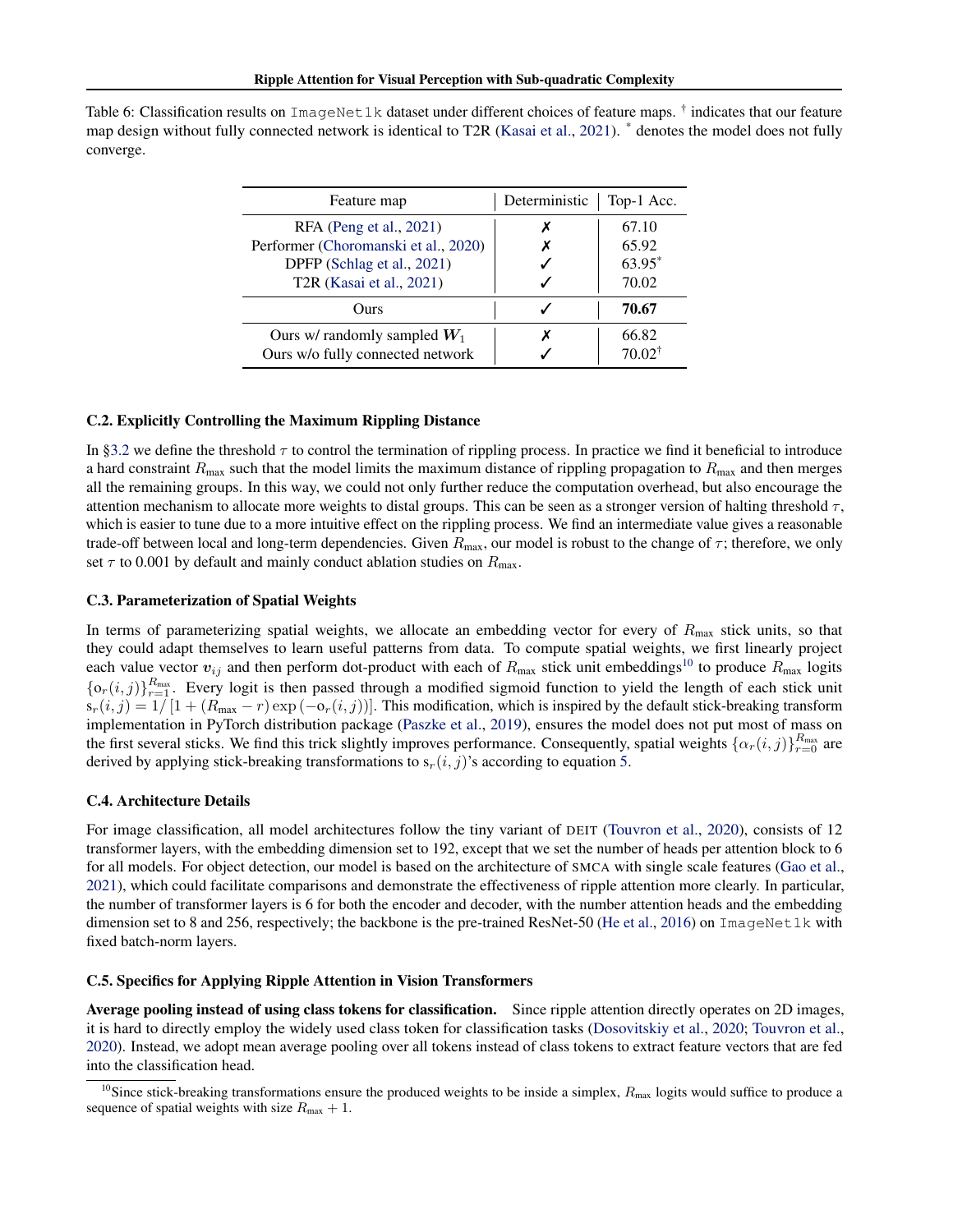Multi-head ripple attention. Similar to multi-head attention [\(Vaswani et al.,](#page-10-0) [2017\)](#page-10-0), which is used in most Vision transformer architectures, we also adopt a multi-head variant of ripple attention, where different heads maintain different sets of spatial weights. The multi-head ripple attention allows different heads to focus on locality to various degrees, increasing the overall expressiveness.

On the number of ripple layers. A straightforward implementation choice is to replace regular attention at all layers of ViT with ripple attention. However, we find empirically only replacing several initial transformer layers works equally well. Since the input tokens of transformers consist of local patches, promoting local correlations at lower layers and maintaining structural spatial contexts could facilitate information aggregation; but as tokens go higher, every token is contextualized by global information and in this case adding the notion of locality might mislead the modeling. Therefore, we propose to use a hybrid architecture, where the lower layers use ripple attention while upper ones still adopt linear attention mechanisms. This choice is further supported by our ablation study experiments Appendix [D.1,](#page-15-0) where our model achieves the best performance over various settings if only the first 9 transformer layers use ripple attention. Therefore, throughout experiments we use this configuration unless otherwise stated.

## C.6. Training Setup

In this section, we describe our full training setup for both image classification and object detection.

Training details for image classification We following the same procedure to train the models as in DEIT [\(Touvron et al.,](#page-10-1) [2020\)](#page-10-1), including the data-augmentation, the regularization and the hyper-parameter setting for a head-to-head comparison. We use AdamW optimizer [\(Loshchilov & Hutter,](#page-9-19) [2019\)](#page-9-19) to train our model on 8 NVIDIA V100 GPUs for 300 epochs on both CIFAR-100 and ImageNet1k datasets. We adopt commonly used data augmentation methods, including random clipping, cropping, Rand-Augment [\(Cubuk et al.,](#page-8-19) [2020\)](#page-8-19) and random erasing [\(Zhong et al.,](#page-10-22) [2020\)](#page-10-22). However, we remove repeated augmentation [\(Hoffer et al.,](#page-9-20) [2020\)](#page-9-20) as we find it slows down convergence for both linearized attention and ripple attention, as also observed in previous studies [\(Berman et al.,](#page-8-20) [2019;](#page-8-20) [Xiao et al.,](#page-10-23) [2021\)](#page-10-23). For regularization, we employ stochastic depth [\(Huang et al.,](#page-9-21) [2016\)](#page-9-21), Mixup [\(Zhang et al.,](#page-10-24) [2017\)](#page-10-24), Cutmix [\(Yun et al.,](#page-10-25) [2019\)](#page-10-25), all of which are set to default settings in DeiT [\(Touvron et al.,](#page-10-1) [2020\)](#page-10-1). Training protocols that are specific to different datasets are listed as follows:

- For ImageNet1k dataset we set the batch size to 1024 and the learning rate to 0.001 with cosine learning rate decay [\(Loshchilov & Hutter,](#page-9-22) [2016\)](#page-9-22). The image size is set to  $224 \times 224$  with patch size 16, resulting in  $14 \times 14$  tokens.
- for CIFAR-100 dataset, the batch size and the learning rate is set to 512 and 0.0005 respectively, with the same cosine learning rate decay. In terms of the image size, we use the original scale  $32 \times 32$ , where a patch size 2 is used to produce  $16 \times 16$  non-overlapping patches.

During evaluation, we report top-1 and top-5 accuracy on the evaluation set of both ImageNet1k and CIFAR-100 datasets.

Training details for object detection We follow the same training protocol as SMCA [\(Gao et al.,](#page-8-13) [2021\)](#page-8-13). In particular, we initialize the transformer parameters with Xavier initialization [\(Glorot & Bengio,](#page-9-23) [2010\)](#page-9-23), and use the pretrained weights on ImageNet1k for the backbone. We adopt the AdamW optimizer [\(Loshchilov & Hutter,](#page-9-19) [2019\)](#page-9-19), set the weight decay to  $10^{-4}$  and the learning rate to  $10^{-5}$  and  $10^{-4}$  for the backbone and transformer, respectively. We also decrease the learning rate to 1/10 of its original value after 40 epochs for 50 epoch schedule and after 80 epochs for 108 epoch training schedule. The dropout rate is set to 0.1. The data augmentation scheme and the loss objective is also the same as SMCA [\(Gao et al.,](#page-8-13) [2021\)](#page-8-13). All detection models are trained on 8 NVIDIA V100 GPUs with a total batch size of 16.

# D. Additional Experiment Results

## <span id="page-15-0"></span>D.1. On the Effect of Various Ripple Layers

As mentioned in [§4.1,](#page-3-4) directly replacing all attention layers in DEIT-LA with RIPPLE could be a sub-optimal choice. To validate this, we conduct an ablation study on ImageNet1k dataset to investigate the effect of different numbers of ripple layers, where the first several layers use ripple attention while upper ones still adopt linearized attention mechanism. The results are shown in Table [7.](#page-16-1) In particular, we find the model performance consistently improves as the number of ripple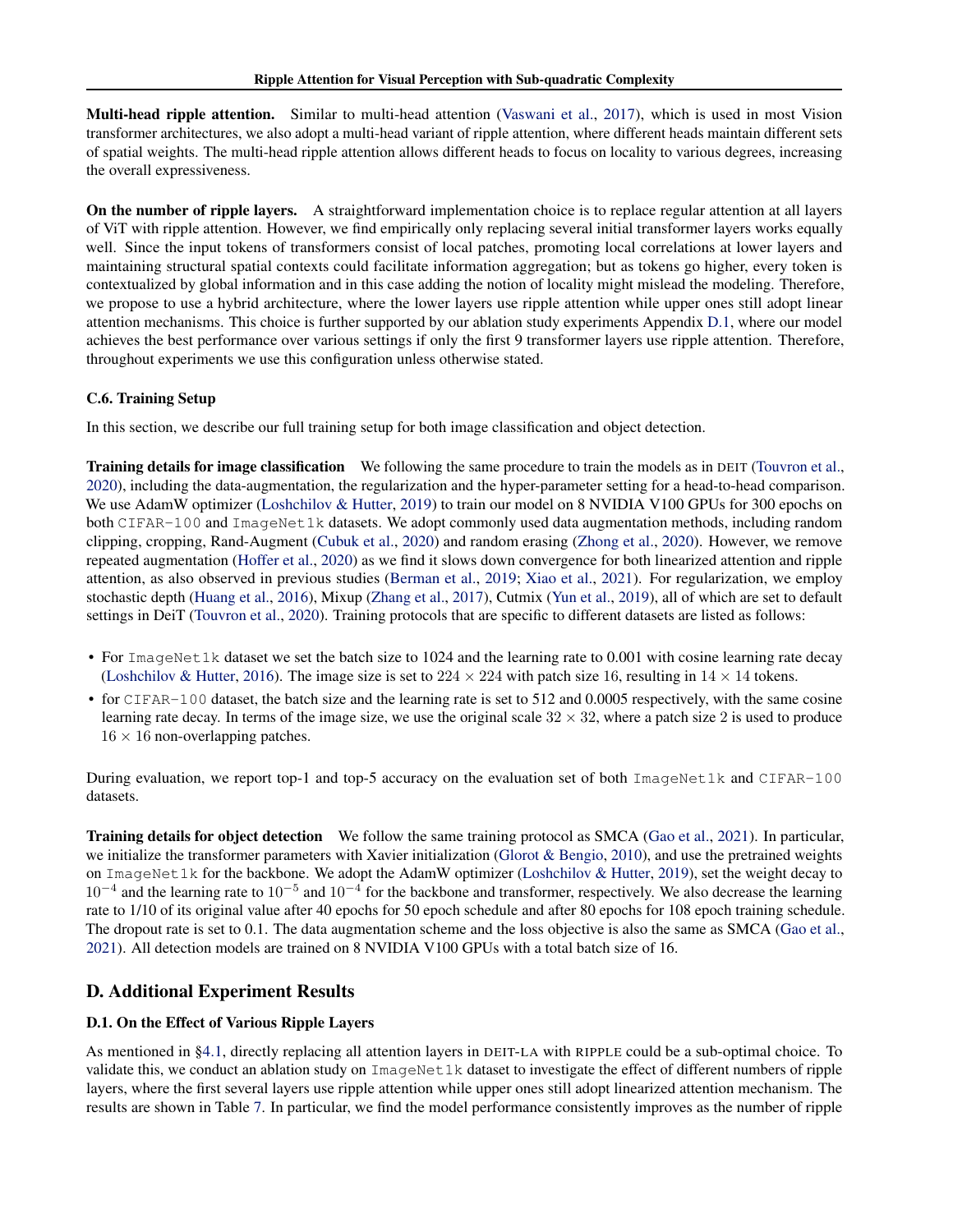<span id="page-16-1"></span>Table 7: Classification results on ImageNet1k dataset under different numbers of rippling layers for RIPPLE. The speed is measured by the number of images processed per second with a batch size of 64 on a single NVIDIA V100 GPU machine, averaged by 5 runs.

| # ripple layers | Speed | Top-1 Acc. | Top-5 Acc. |
|-----------------|-------|------------|------------|
| 0               | 2664  | 70.67      | 90.16      |
| 3               | 1355  | 71.63      | 90.42      |
| 6               | 916   | 72.41      | 90.32      |
| 9               | 792   | 73.02      | 91.56      |
| 12              | 563   | 72.69      | 91.30      |

<span id="page-16-2"></span>

Figure 4: Empirical running time (left) and memory consumption (right) under different numbers of tokens, averaged by 5 runs.

layers increases, but drops a little when the depth of ripple layers reaches a certain level (e.g., 9). Our observation aligns with our intuition, which suggests using hybrid attention layers could achieve a good trade-off between locality promotion and global dependency modeling. Therefore, RIPPLE uses 9 ripple layers by default throughout our experiments unless otherwise stated.

#### <span id="page-16-0"></span>D.2. On the Effect of Different Parameterization Schemes for Vicinal Groups

Ripple attention is a flexible framework in that it allows the trade-off between the running time complexity and task accuracy. To explore this, we compare the full ripple attention against a rippling process where ripples get exponentially thicker so that the process could reach the image boundary in logarithmic time. Formally, recall that vicinal groups with respect to a query token at position  $(i, j)$  is defined as  $\{N_r(i, j)\}_{r=0}^R$ , where every token at position  $(m, n)$  belongs to  $N_r(i, j)$  if and only if  $\max(|m - i|, |n - j|) = r$ . In the setting of RIPPLE-LOGARITHMIC, we generalize this notion by relaxing the equality condition, that is, now  $(m, n) \in \mathcal{N}_r(i, j)$  if and only if  $2^r \le \max(|m - i|, |n - j|) < 2^{r+1}$ , which allows the size of vicinal groups to be exponentially larger instead of keeping constant. In this way, the number of all vicinal groups  $R'$  is  $\mathcal{O}(\log R)$ . This model, which we refer to as RIPPLE-LOGARITHMIC, enjoys  $O(HW \log R)$  time complexity and is more efficient than base ripple attention.

To empirically evaluate the efficiency of this variant, we plot the empirical running statistics of RIPPLE-LOGARITHMIC under different numbers of tokens. For completeness, we also include a variant where  $R_{\text{max}}$  scales linearly with the image height (or width), denoted by RIPPLE-DENSE. As shown in Figure [4,](#page-16-2) we observe RIPPLE-LOGARITHMIC runs as fast as base ripple (whose  $R_{\text{max}}$  is fixed) and becomes more efficient than the dense version as the number of tokens increases. On the other hand, all of these models run with the same amount of memory consumption, as their space complexity is constant in the rippling distance. In terms of task performance, as reported in Table [4,](#page-6-1) we see a clear performance drop if we adopt RIPPLE-LOGARITHMIC, which could be due to that RIPPLE-LOGARITHMIC processes visual tokens at a coarser-grained level. This again justifies the flexibility of our framework: one could trade off the task accuracy for more efficiency and vice versa.